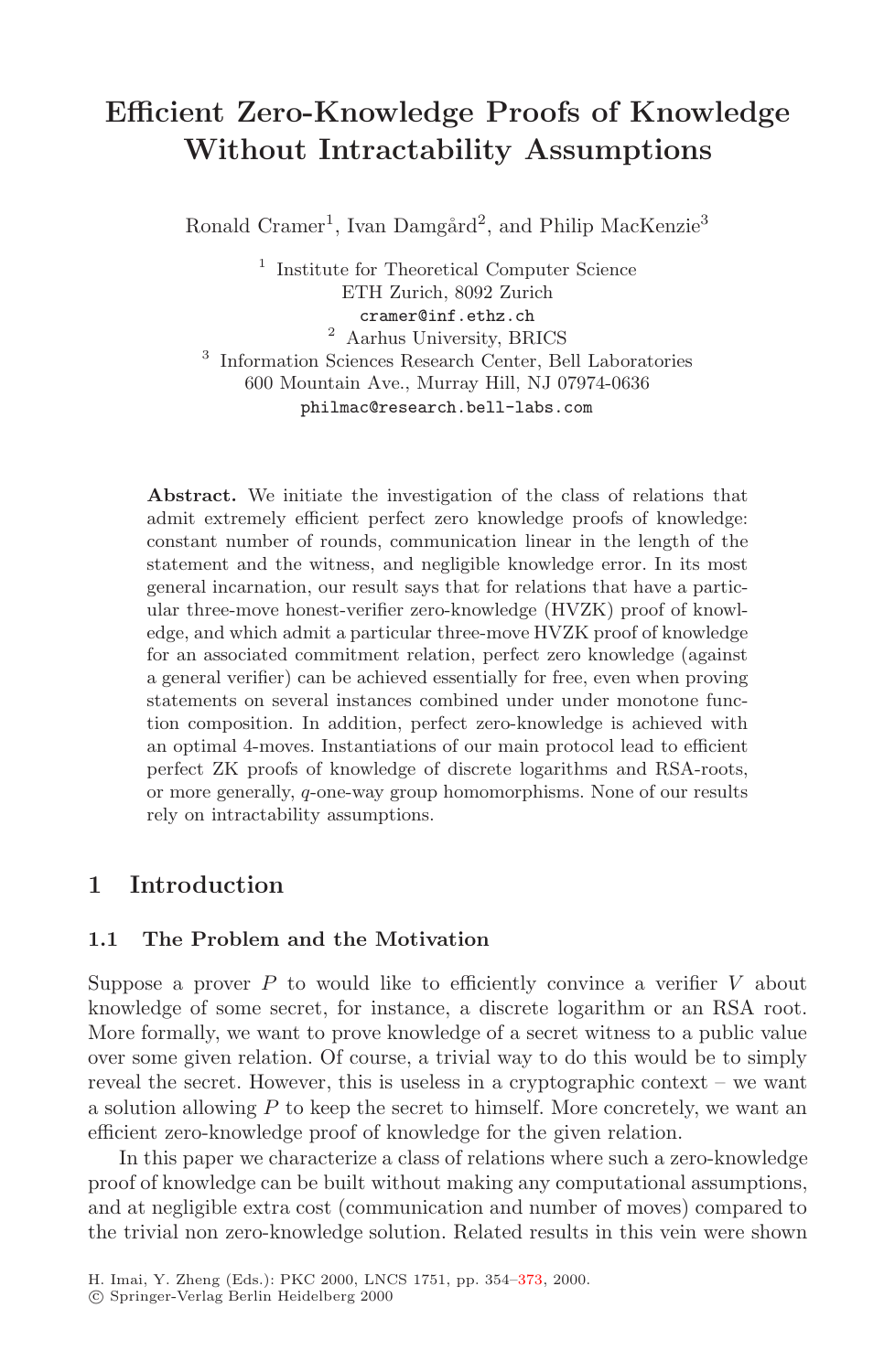<span id="page-1-0"></span>before in [\[CD98\]](#page-14-0), but for the case of proofs of language membership (concretely, for the boolean-circuit satisfiability problem).

Before describing our results in more detail, we emphasize that the fact that we use no intractability assumptions implies that soundness and zero-knowledge of our protocols hold independently of the hardness of any problem, including even the problems for which we build our proofs of knowledge. Even if this is nice from a theoretical point of view, one could argue that in practice, there is no use in making a zero-knowledge proof of knowledge for a problem that does not satisfy an intractability assumption: if anyone can compute the prover's secret, there is not any sense in trying to hide it.

There are two answers to this objection: first it implicitly assumes that computational problems fall in two classes, where you have on one side problems for which an intractability assumption holds, and on the other side easy problems. This is in fact not the case. Cryptographic assumptions require that the problem be hard on average, whereas problems that are hard in the worst case, but often easy, fall in neither of the two classes. For instance, graph isomorphism seems to be one such case. Thus there could well be cases where one would like a zero-knowledge proof for a problem, even though one might be reluctant to base an intractability assumption on it.

Secondly, it should be noted that a protocol with no assumptions is much easier to use as subprotocol in a larger construction (and this is indeed an important type of application of ZK proofs). Let us elaborate on this: In any multiplayer protocol it is an obvious advantage if we can prove it secure against cheating by player A, even if A is computationally unbounded. Indeed many cryptographic tasks do allow for solutions where some (though not all!) players can be unbounded. However, if in constructing such a solution, we use as subprotocol a ZK proof that only works if one of the players, say A, has bounded computing power, then nothing we build on top will allow us to prove the overall protocol secure against an unbounded A. So we see that using subprotocols with no assumptions allows more design freedom in deciding which players should be protected against unconditionally.

#### **1.2 Our Results**

Our results apply to relations admitting a proof of knowledge of a special form: a prover P can convince in perfect zero-knowledge an honest verifier using a 3-move protocol, where  $P$  sends the first message,  $V$  sends a random challenge, and  $P$  answers the challenge. We assume that, whereas a truthful  $P$  can answer any challenge, a cheating prover can answer at most one. We call this a  $\Sigma$ protocol (a precise definition follows below). There are several known protocols of this form, e.g., [\[Sch89\]](#page-15-0) for discrete logs and [\[GQ88\]](#page-15-1) for RSA roots. These protocols have the efficiency we are after: constant round and communication a constant factor larger than the length of the secret. But they cannot be proved to be zero-knowledge against a dishonest verifier - at least not by any known resettable simulation technique [\[GK96b\]](#page-15-2).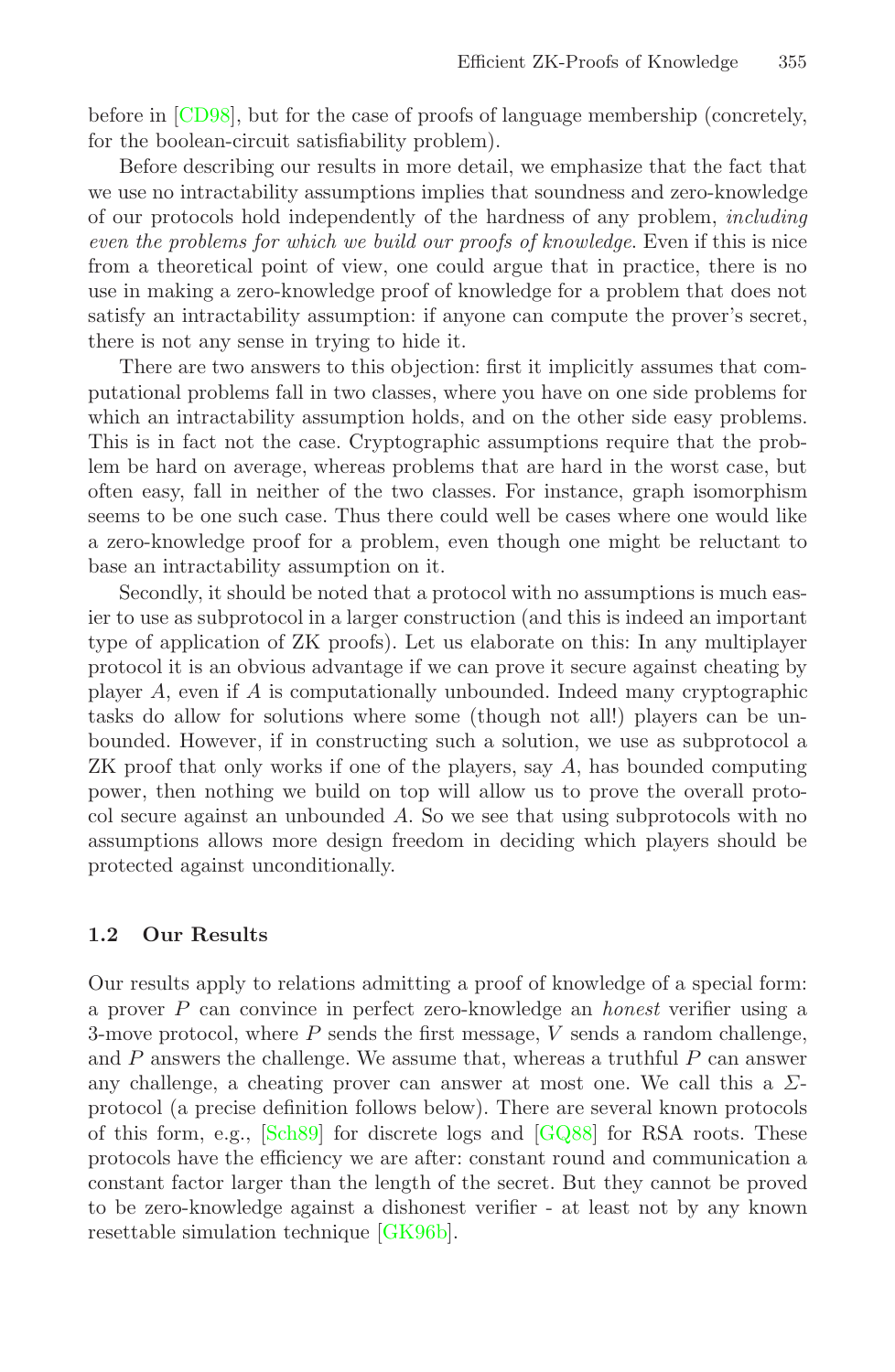<span id="page-2-2"></span>Our main result is as follows: it was observed in  $|\text{Dam89,FS89}|$  $|\text{Dam89,FS89}|$  $|\text{Dam89,FS89}|$  that any  $\Sigma$ protocol for a relation  $R$  leads to existence of a commitment scheme, which in turn naturally defines a new relation  $R'$  (see below for details). Loosely speaking,  $R'$  consists of pairs in which one component is a commitment and the other is a string opening that commitment. We consider the case where both  $R$  and  $R'$  have  $\Sigma$ -protocols. This class includes the cases of discrete log, RSA roots, and in general any relation built from a  $q$ -one-way function  $\lceil CD98 \rceil$ <sup>[1](#page-2-0)</sup>. For any such relation, we obtain a 4-move protocol that is perfect zero-knowledge in general without making any computational assumptions. Note that this in particular means - somewhat surprisingly - that we do not need to assume that the commitment scheme associate to  $R$  is secure. We just use it as a building block in the protocol.

Our results come at the price of one extra move and a small constant factor of communication compared to the  $\Sigma$ -protocols we start from. The 4 moves is optimal for protocols that are black-box zero-knowledge [\[GK96b\]](#page-15-2). Additionally, we obtain a 6-move protocol with an even smaller constant factor of communication overhead.[2](#page-2-1)

When instantiated for concrete problems like discrete log and RSA, we get very practical perfect zero-knowledge protocols which naturally have many applications, including improving the efficiency of many distributed cryptographic protocols (e.g., [\[GRR98](#page-15-4)[,FMY98](#page-15-5)]). As an example of the practicality of these protocols, consider the problem of discrete logs in  $Z_p^*$  (p prime) where |p| denotes the bit length of p. We present a 4-round ZK proof of knowledge for this relation that communicates only  $9|p|$  bits, Additionally it only requires 10 exponentitations (6 by  $V$ , 4 by  $P$ ), so there is only a small constant factor of computation overhead, also. Our 6-move version of this protocol communicates  $8|p|$  bits and requires only 7 exponentiations  $(4 \text{ by } V, 3 \text{ by } P)$ . The knowledge error for both proofs is simply  $1/q$ , where q is the order of the generator used. As another example, we mention one case where our protocols are more efficient than any previous ones, with or without intractability assumptions, namely the case of proving knowledge of an RSA root where the public exponent is a small prime, say 3. If we try to apply Guillou-Quisquater [\[GQ88\]](#page-15-1) directly to this situation, we can only get negligible error probability if we iterate their protocol many times because the error probability of one instance is 1/3 in this case. By constrast, a variant of our construction allows to give a perfect ZK proof of knowledge of an RSA third root with the same asymptotic efficiency as for RSA roots with large public exponent. Specifically, to achieve knowledge error  $3^{-t}$  for an RSA modulus n, our protocol runs in 4 rounds and communicates only  $11 \log |n| + 5t$  bits, as compared to  $\Omega(t)$  rounds and  $\Omega(t \log |n|)$  bits for the iterated GQ protocol.

Our methods generalize to provide perfect zero-knowledge proofs of partial knowledge, allowing P to, for example, prove that he knows at least t out of  $n>t$ 

<span id="page-2-0"></span><sup>1</sup> Actually this class includes random self-reducible languages also (i.e., our result encompasses all the languages considered in [\[BMO90](#page-14-2)[,SKS91\]](#page-15-6)), but we are mainly concerned with those languages with efficient (linear communication)  $\Sigma$ -protocols.

<span id="page-2-1"></span> $2$  Due to space limitations, the 6-move protocol can only be found in the full version.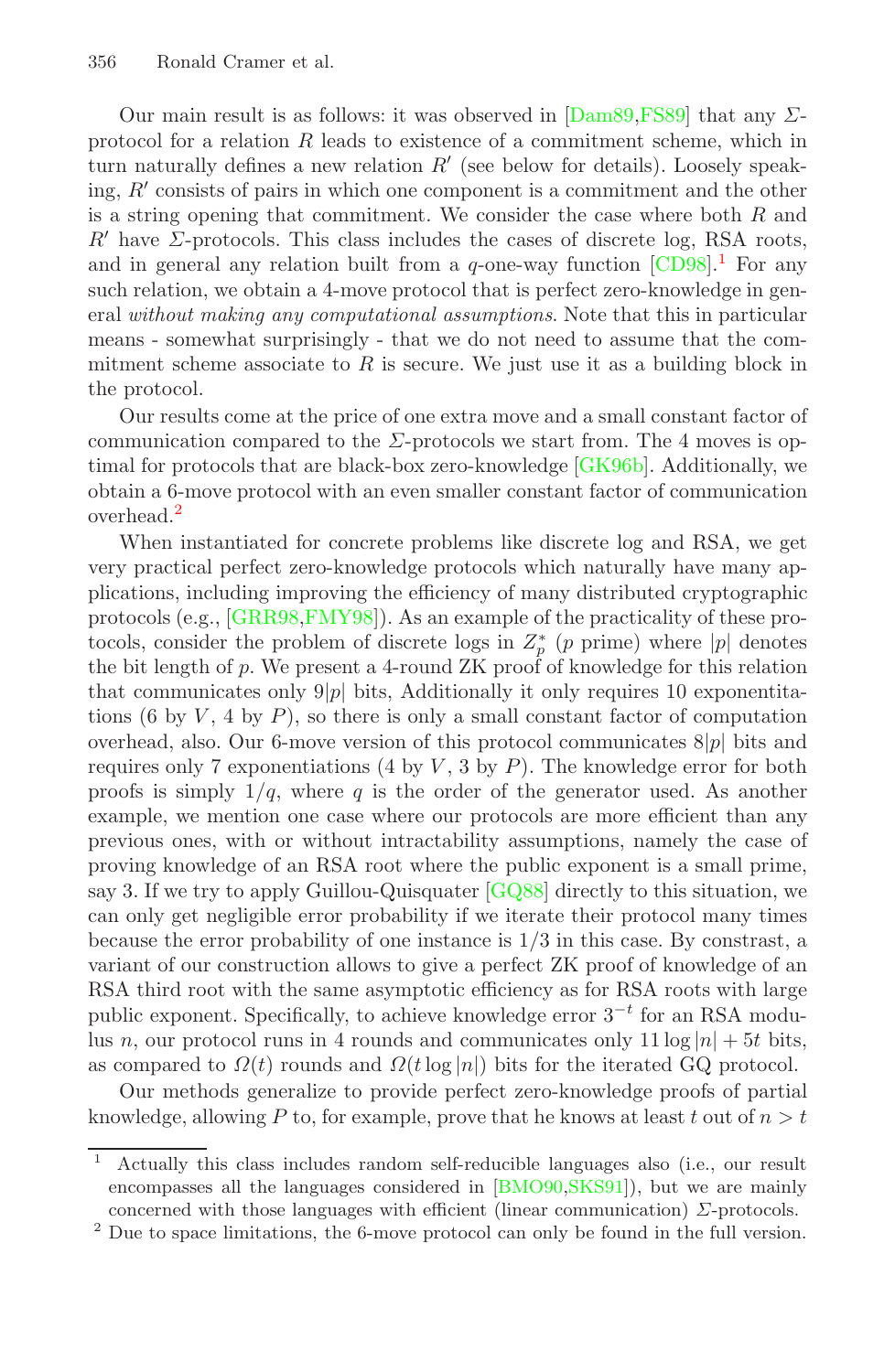<span id="page-3-1"></span>secrets, in particular without releasing any information about which secrets are known. This may be seen as a generalization of the work by Cramer, Damgård and Schoenmakers [\[CDS94\]](#page-14-3) who provide efficient witness hiding protocols for the same type of problems. In this context, our work shows that the stronger property of perfect zero-knowledge can be obtained at the cost of one extra move in the protocol. Monotone compositions of ZK were also studied in [\[SCP93\]](#page-15-7) and [\[SCPY94\]](#page-15-8), but their protocols are not as efficient as ours, in fact we exhibit example cases, where our protocols are super polynomially more efficient.

#### **1.3 Related Work**

There are several earlier results on building general zero-knowledge proofs from honest-verifier zero-knowledge protocols of this type. A well-known technique that acheives constant round protocols (which was only proven secure quite recently  $(GK96a)$  is to let V commit to his challenge before P sends his first message. Apart from the fact that this would require a computational assumption, the method only seems to work for proofs of language membership. Damgård [\[Dam93](#page-15-10)] shows a method without computational assumptions, which however leads to a non-constant number of moves. Subsequent results, such as [\[GSV98\]](#page-15-11), also lead to a non-constant number of moves, and actually do not apply to proofs of knowledge.

Also, there are methods for building constant-round protoocols from scratch: Bellare, Micali and Ostrovsky [\[BMO90](#page-14-2)] show that 5-move perfect zero-knowledge proofs are possible for any random self-reducible relation.[3](#page-3-0) Saito, Kurosawa and Sakurai [\[SKS91\]](#page-15-6) improve this to 4-moves. Feige and Shamir [\[FS89\]](#page-15-3) show a general method for constructing constant-round ZK proofs of knowledge. Their 4-move protocol relies on the hardness of discrete log, and their 5-move protocol relies on the existence of a one-way function. The protocols work for any NP relation, but do not lead to practical protocols. Bellare, Jakobsson, and Yung [\[BJY97\]](#page-14-4) construct a four-round (computational) proof of knowledge for any NP-relation that is computationally ZK, and relies only on the existence of a one-way function. Again, this is not a practical protocol. None of these results achieve linear communication.

#### **1.4 Road Map to the Paper**

Section [3](#page-4-0) presents most of the notation, concepts, definitions, and model we use. Section [4](#page-7-0) presents the 4-move perfect ZK proof-of-knowledge protocol. Section [5](#page-9-0) presents security proofs for these protocols. Section [6](#page-9-1) present some examples of how the general protocol can be instantiated. Section [7](#page-12-0) presents an extension to monotone composititions.

<span id="page-3-0"></span>They prove this for language membership, but it is not hard to show that their protocol is also a proof of knowledge.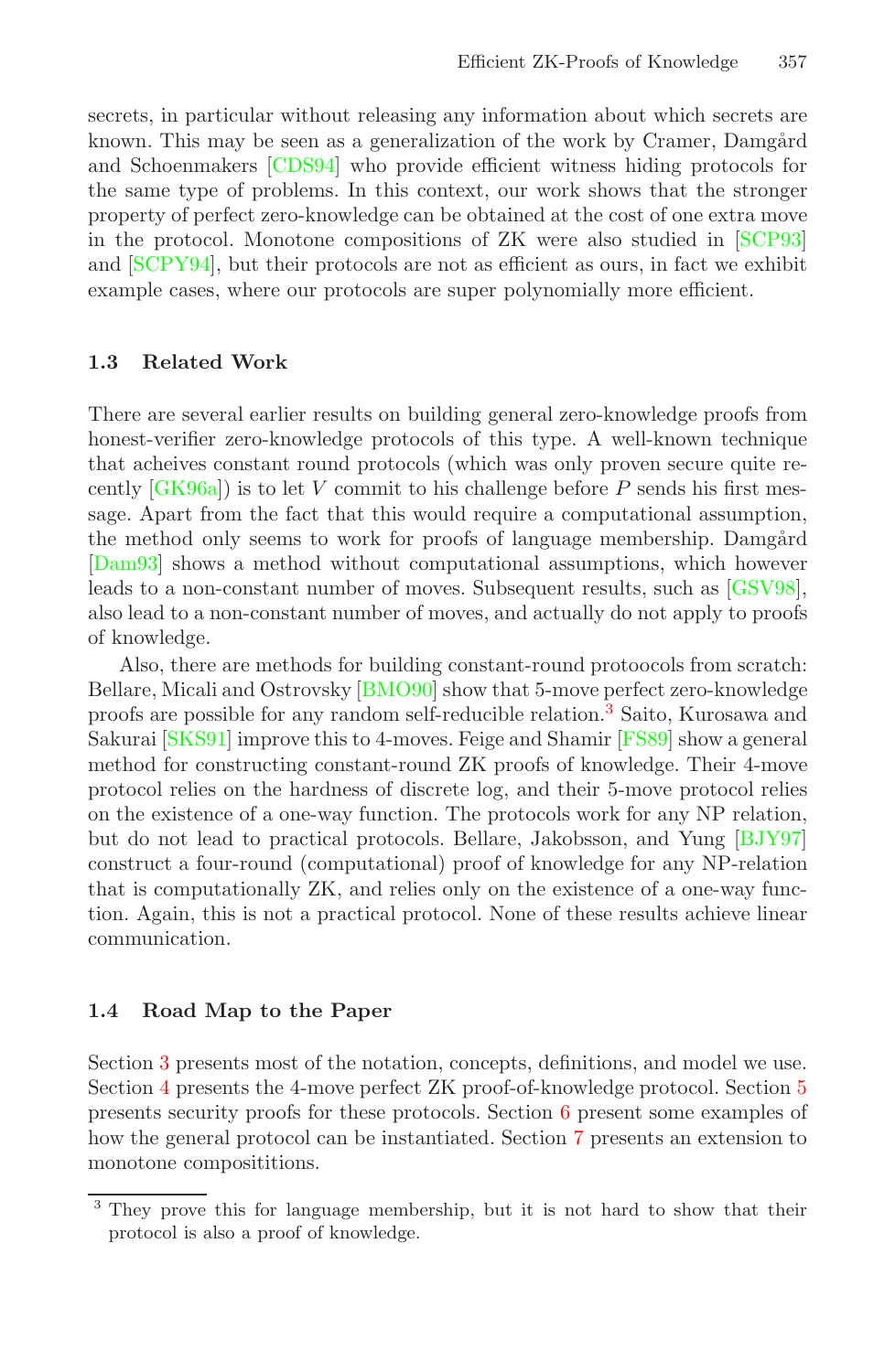## <span id="page-4-1"></span>**2 Definitions of Proofs of Knowledge and Perfect Zero-Knowledge**

For a *Proof of Knowledge*  $(P, V)$  for some binary relation  $R = \{(\alpha, \beta)\}\$ we use the definition of Bellare and Goldreich [\[BG92\]](#page-14-5). This definition includes the usual completeness condition which says that a prover indeed knowing what he claims he knows is accepted by the verifier. For convenience we (informally) state the technical soundness condition.

There is a function  $\kappa : \{0,1\}^* \to [0,1]$  (*knowledge error*) and a probabilistic expected polynomial time oracle machine  $E$  (knowledge extractor) such that the following holds.

Let  $P$  be an arbitrary prover(not necessarily following the protocol!), claiming to know a witness  $\beta$  for a given public string  $\alpha$ , and let  $\epsilon(\alpha)$  denote P's success probability. Then  $E$ , having rewindable black-box access to the prover  $P$ , either outputs some witness  $\beta$  for  $\alpha$ , or a special halting-symbol. Furthermore, the probability that E outputs a witness is greater than or equal to  $\epsilon(\alpha) - \kappa(\alpha)$ .

In our context Perfect Zero-Knowledge is defined by means of the usual blackbox formulation [\[Gol95](#page-15-12)], but with perfect indistinguishablity of conversations produced by the expected polynomial time univeral simulator, having rewindable black-box access to the verifier, and the conversations resulting from "real life" interactions between prover and verifier.

## <span id="page-4-0"></span>**3 Definition and Basic Theory of** *Σ***-Protocols**

We overview the basic definitions and properties of our primitive  $\Sigma$ -protocols. Let a  $\Sigma$ -protocol  $(A, B)$  be a three move interactive protocol between a probabilistic polynomial-time prover A and a probabilistic polynomial-time verifier B, where the prover acts first. The verifier is only required to send random bits as a challenge to the prover.

More precisely, let  $R = \{(\alpha, \beta)\}\$ be a binary relation and assume that for some given polynomial  $p(\cdot)$  it holds that  $|\beta| \leq p(|\alpha|)$  for all  $(\alpha, \beta) \in R$ . Furthermore, let R be testable in polynomial time, and let  $R^*$  denote the collection of strings  $\alpha$ such that, for some string  $\beta$ ,  $(\alpha, \beta) \in R$ . The string  $\beta$  is called a witness for  $\alpha$ . For some  $(\alpha, \beta) \in R$ , the common input to both players is  $\alpha$  while  $\beta$  is private input to the prover. For such given  $\alpha$ , let  $(a, c, z)$  denote the conversation between the prover and the verifier. To compute the first and final messages, the prover invokes efficient algorithms  $a(\cdot)$  and  $z(\cdot)$ , respectively, using  $(\alpha, \beta)$  and random bits as input. Using an efficient predicate  $\phi(\cdot)$ , the verifier decides whether the conversation is accepting with respect to  $\alpha$ . The relation R, the algorithms  $a(\cdot)$ ,  $z(\cdot)$  and  $\phi(\cdot)$  are public. The length of the challenges is denoted  $t_B$ , and we assume that  $t_B$  only depends on the length of the common string  $\alpha$ .

In the present context, we will assume that all  $\Sigma$ -protocols we are given satisfy the following security properties. First,  $(A, B)$  satisfies a strong flavour of knowledge soundness: Let  $(a, c, z)$  and  $(a, c', z')$  be two conversations, that are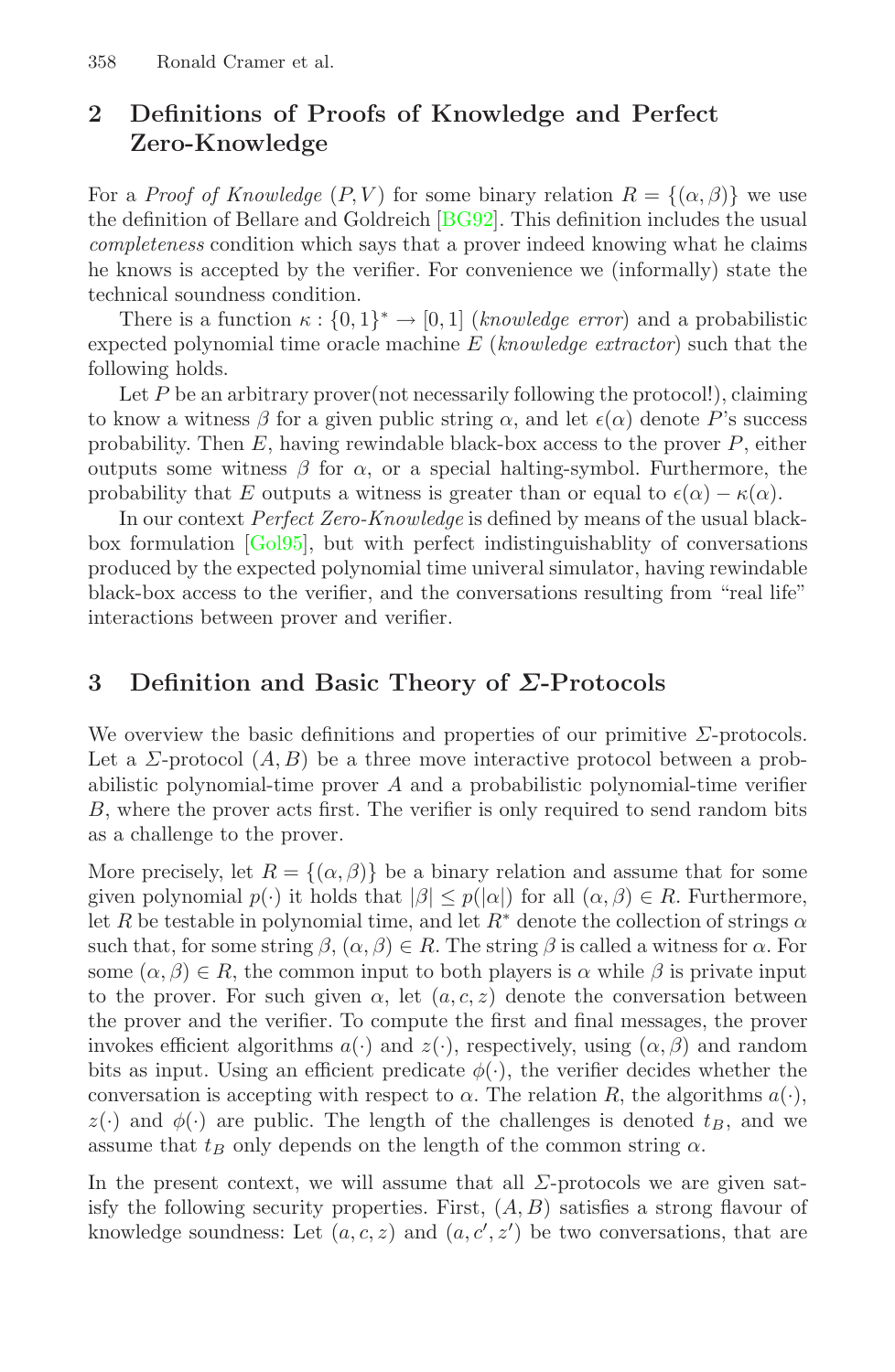<span id="page-5-2"></span>accepting for some given  $\alpha$ . If  $c \neq c'$ , then  $\alpha \in \mathbb{R}^*$  and, on input  $\alpha$  and those two conversations, we can efficiently compute  $\beta$  such that  $(\alpha, \beta) \in R$ . This is called special soundness, and the pair of accepting conversations  $(a, c, z)$  and  $(a, c', z')$ with  $c \neq c'$  is called a *collision*.

It can be shown by the results of Damgaard and Pfitzmann  $[DP]$  $[DP]$  that a  $\Sigma$ protocol  $(A, B)$  with special soundness is a *proof of knowledge* in the sense of Bellare and Goldreich [\[BG92\]](#page-14-5), with *knowledge error*  $2^{-t_B}$ . <sup>[4](#page-5-0)</sup>

Finally, we assume  $(A, B)$  satisfies special honest verifier zero knowledge (special HVZK). This means that we are given a (probabilistic polynomial time) simulator M that on input  $\alpha \in R^*$  generates accepting conversations with the exactly same distribution as when A and B execute the protocol on common input  $\alpha$  (and A is given a witness  $\beta$  for  $\alpha$ ), and B indeed honestly chooses its challenges uniformly at random. The simulator is special in the sense that it can additionally take a random string  $c$  as input, and output an accepting conversation for  $\alpha$  where c is the challenge.

A simple but important fact (see [\[CDS94\]](#page-14-3)) is that if a  $\Sigma$ -protocol is HVZK, the protocol is perfectly *witness indistinguishable* (WI) [\[FS89\]](#page-15-3). Although HVZK by itself is defined with respect to a very much restricted verifier, i.e. an honest one, this means that if for a given instance  $\alpha$  there are at least two witnesses  $\beta$ , then even an arbitrarily powerful and malicious verifier cannot distinguish which witness the prover uses.

Examples of  $\Sigma$ -protocols can be based on one-way group homomorphisms, claw-free pairs of trapdoor permutations, random self-reducible languages, and q-one-way group homomorphisms [\[CD98](#page-14-0)], which are very attractive from an efficiency point of view.

#### **3.1 Partial Proofs**

A General Theorem The following material is relevant to Section [7.](#page-12-0) Let f :  $\{0,1\}^n \to \{0,1\}, f \not\equiv 0,1$ , be a monotone function<sup>[5](#page-5-1)</sup>, i.e. for all  $x \leq y$  we have  $f(x) \leq f(y)$ .

The dual  $f^*$  of f is defined as  $f^*(x) = f(x \oplus 1) \oplus 1$ , where 1 denotes the all-one string. This is a monotone function as well.

There is a natural connection between monotone functions and monotone access structures from secret sharing:  $\Gamma_f$  is the collection of all sets  $A \subset \{1,\ldots,n\}$ such that  $f(A) = 1$ , i.e. f applied to the characteristic bit string of A is equal to 1.

Consider an efficient perfect secret sharing scheme  $S$  with access structure  $\Gamma_f$ . Write  $\{0,1\}^t$  for its key-space (the set from which secrets are chosen). It is

<span id="page-5-0"></span><sup>4</sup> This is a non-trivial observation, but by standard rewinding techniques one can already verify the slightly weaker property that there is a knowledge extractor that runs in expected time polynomial in the running time of the prover and  $1/(\epsilon - 2^{-t_B})$ , where  $\epsilon$  is the prover's success probability.

<span id="page-5-1"></span><sup>&</sup>lt;sup>5</sup> Usual Boolean ordering:  $a \geq b$  iff for all bit positions where a has 1, the corresponding position in b is 1 as well.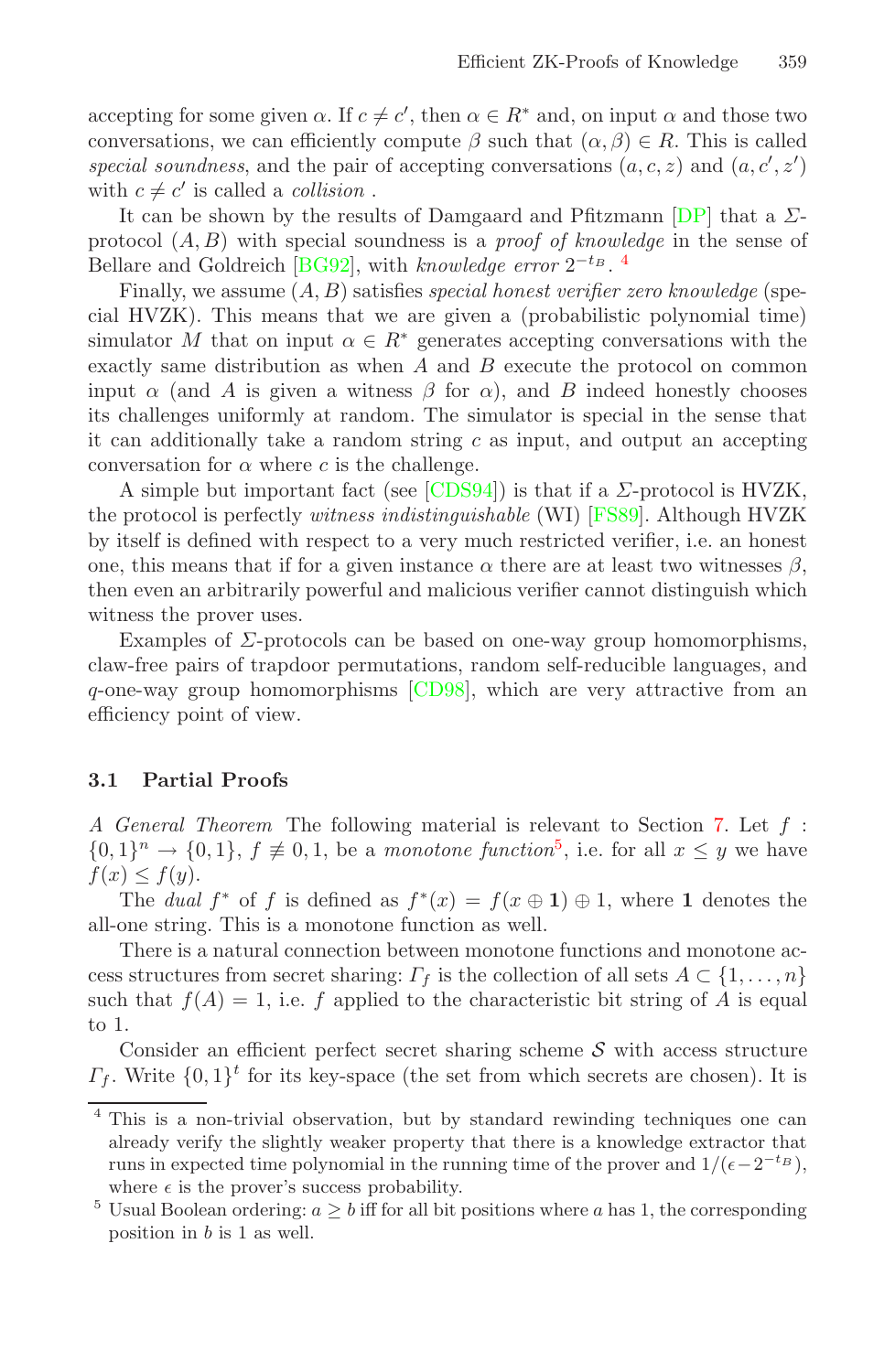efficient in the sense that all operations take time polynomial in  $n$  (the number of players) and t. Say that each player receives a number of strings from  $\{0,1\}^t$  as share in a secret. Then the total number of strings dealt to all players is denoted  $size(\mathcal{S})$ , the *size* of  $\mathcal{S}$ .

We say that S has *completion*<sup>[6](#page-6-0)</sup> if the following holds. Let  $A \notin \Gamma_f$  be arbitrary and consider the distribution  $D_A$  of shares resulting from S for players in A. By the condition on A and the perfectness of  $S$ ,  $D_A$  is independent of the secret dealt by the dealer. Completion is satisfied if there exists an efficient probabilistic algorithm that takes as input a random sample from  $D_A$  and an arbitrary secret  $s \in \{0,1\}^t$ , and outputs a full set of shares consistent with s, with distribution identical to a full set of shares of s generated by the honest dealer in  $S$ .

Let  $\mathcal{F} = \{f_n\}_{n>0}$  denote a collection of efficiently computable monotone functions  $f_n$  on n bits. Let R be a binary relation as before. For all  $f_n \in \mathcal{F}$ and for all l, consider the collection of all tuples  $\alpha = (f_n, \alpha_1, \ldots, \alpha_n)$  such that  $\alpha_i \in \{0,1\}^l$  for  $i = 1 \ldots n$ . Let  $\beta = \{\beta_j\}_{j \in I} \subset \{0,1\}^*$  be given where  $I \subset \{1,\ldots,n\}$  and  $|\beta_j| \leq p(|\alpha_j|)$  for  $j \in I$ . Then  $(\alpha,\beta) \in R_{\mathcal{F}}$  if and only if  $f_n(I) = 1$  and  $(\alpha_j, \beta_j) \in R$  for  $j \in I$ . Note that by our assumptions on R and F, the composite binary relation can be tested efficiently. The results from [\[CDS94\]](#page-14-3) imply the following theorem (see also [\[Cra96\]](#page-14-6) for the full version)

<span id="page-6-1"></span>**Theorem 1.** Let a  $\Sigma$ -protocol  $(A, B)$  for relation R be given, satisfying special honest verifier zero-knowledge and special soundness. Let  $\mathcal{F} = \{f_n\}$  be a family of efficiently computable monotone functions. Assume that there is an efficient perfect secret sharing scheme S with completion for the dual family  $\mathcal{F}^* = \{f_n^*\}$ with key-space  $\{0,1\}^{t_B}$ .

Then there exists a  $\Sigma$ -protocol  $(\overline{A}, \overline{B})$  for relation  $R_{\mathcal{F}}$  satisfying special honest verifier zero-knowledge and special soundness. The size  $t_{\overline{B}}$  of the challenges is equal to  $t_B$ . The total communication complexity of  $(\overline{A}, \overline{B})$  is size(S) times that of  $(A, B)$  plus  $t_B$  bits.

Examples of secret sharing schemes satisfying our requirements include all efficient linear secret sharing schemes, so in particular Shamir's scheme for the threshold access structure.

A Special Instance: Proof of "OR" In our results to follow, we need a particular, simple instance of the main theorem from [\[CDS94\]](#page-14-3).

What we use is a slight generalization of a corollary in  $[CDS94]$  which enables a prover, given two values  $(x_1, x_2)$ , corresponding relations  $(R_1, R_2)$ , and corresponding 3-move  $\Sigma$ -protocols  $((A_1, B_1), (A_2, B_2))$ , to present a 3-move  $\Sigma$ protocol  $(A_{or}, B_{or})$  for proving knowledge of a w such that either  $(x_1, w) \in R_1$ or  $(x_2, w) \in R_2$ .

We will describe the protocol assuming the challenges from  $(A_1, B_1)$  and  $(A_2, B_2)$  are of the same length. This can easily be generalized, as long as the challenge length in the combined protocol is at least as long as the challenges from either protocol. The protocol consists of  $(A_1, B_1)$  and  $(A_2, B_2)$  running in

<span id="page-6-0"></span> $6$  This notion corresponds to "semi-smooth" in [\[CDS94](#page-14-3)]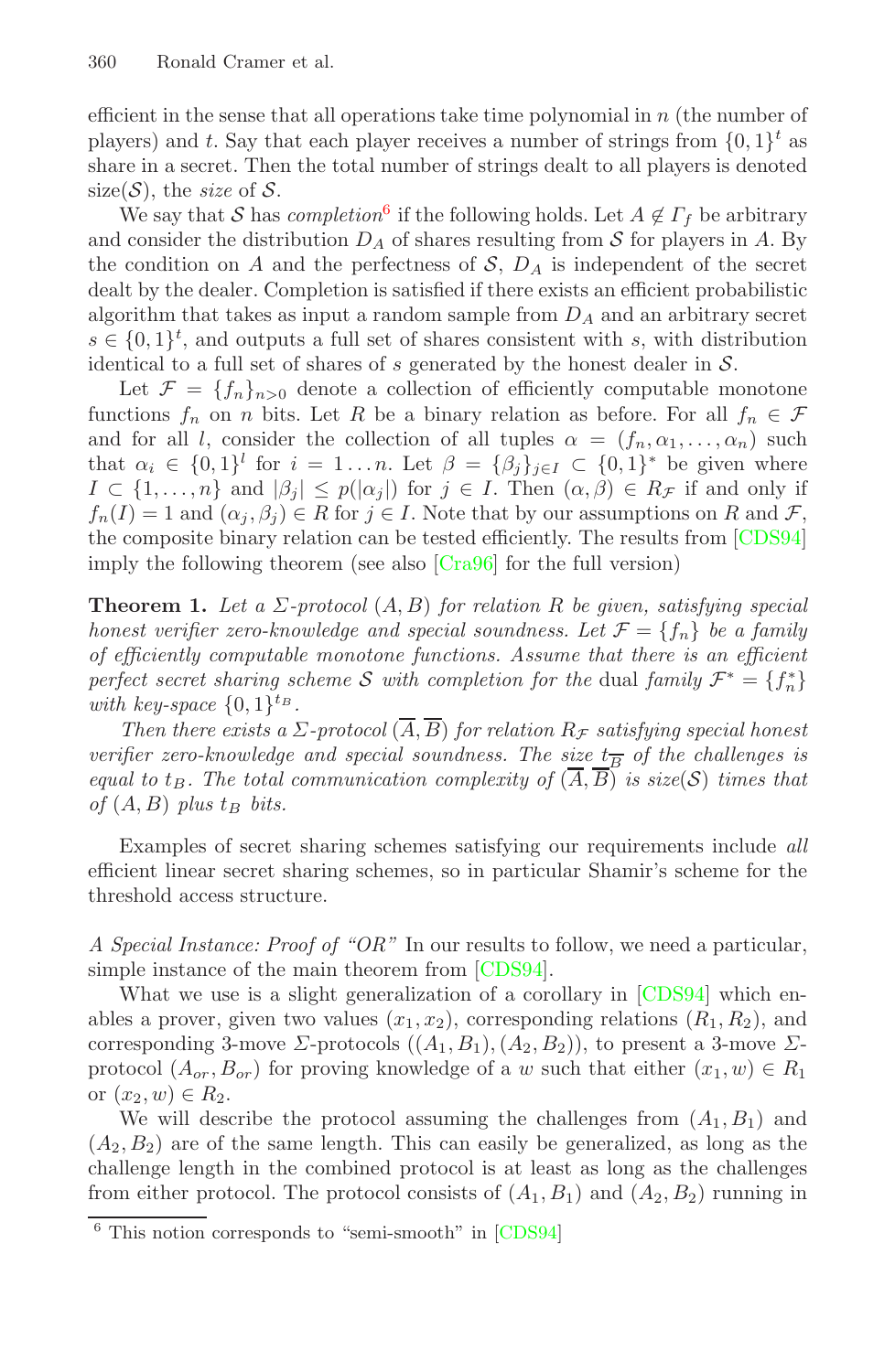<span id="page-7-2"></span>parallel, but with the verifier's challenge c split into  $c = c_1 \oplus c_2$  by P, who uses  $c_1$  as the challenge for  $(A_1, B_1)$ , and  $c_2$  as the challenge for  $(A_2, B_2)$ .

The protocol for  $A_{or}$  is as follows: Without loss of generality, say  $A_{or}$  knows w such that  $(x_1, w) \in R_1$ . Let  $M_2$  be the simulator for  $S_2$ . Then  $A_{or}$  runs  $M_2(x_2)$ to generate  $(m, e, z)$ . It sends the first message of  $(A_1, B_1)$ , along with m as the first message of  $(A_2, B_2)$ . On challenge c, it chooses  $c_2 = e$ , and  $c_1 = c \oplus e$ . It is able to provide the final response in  $(A_1, B_1)$  because it knows w, and the final response in  $(A_2, B_2)$  is simply z.

#### **3.2 Commitments Using** *Σ***-Protocols**

For relation  $R = \{(x, w)\}\$ and  $\Sigma$ -protocol  $(A, B)$ , consider the relation  $R' =$  $\{(x, a), (c, z)\}\$  which holds if  $(a, c, z)$  is an accepting conversation for  $(A, B)$  on (public) input x. We call R' a commitment relation for  $(A, B)$ , since given an input x for which a party A does not know a witness, there is a commitment protocol for A that works as follows:

- 1. Say A wishes to commit to a value c. A runs the special simulator M for  $(A, B)$  with input x and challenge c, producing accepting conversation  $(a, c, z)$  for  $(A, B)$ .
- 2. A commits to c by publishing  $a$ .
- 3. A opens the commitment by revealing  $(c, z)$ .
- 4. Anyone can verify this by testing if  $\phi(x, a, c, z)$  outputs "accept"

It is easy to see that the commitment is binding as long as A does not know a witness for x.

### <span id="page-7-0"></span>**4 General Protocol**

Say a relation R has a  $\Sigma$ -protocol  $(A, B)$  with t-bit challenges. Assume the commitment relation R' for  $(A, B)$  also has a  $\Sigma$ -protocol (call it  $(A', B')$ ) satisfying special soundness and special HVZK with t-bit challenges.<sup>[7](#page-7-1)</sup> Then we show how to construct a 4-move perfect ZK proof of knowledge with knowledge error  $2^{-t}$ for  $R$  that does not rely on any intractability assumptions, and whose communication complexity is twice the communication complexity of  $(A', B')$  plus the communication complexity of  $(A, B)$  plus the number of bits in a commitment. We describe it as a 6-move protocol, but the second and third moves of the first

<span id="page-7-1"></span><sup>7</sup> Since the special soundness and special HVZK properties are not affected by parallel executions of a protocol, if there exists a  $\Sigma$ -protocol for R' with t'-bit challenges for  $t' < t$ , then a  $\Sigma$ -protocol with  $t''$ -bit challenges  $(t'' = t'[t/t'] \ge t)$  can be constructed using parallel executions of the  $t'$ -bit challenge protocol. On the other hand, if there exists a  $\Sigma$ -protocol for R' with t'-bit challenges for  $t' > t$ , then a  $\Sigma$ -protocol with t-bit challenges can be created by simply allowing the prover to choose the remaining  $t' - t$  bits of the challenge, and then sending those bits along with z to the verifier. Again, special soundness and SHVZK are preserved.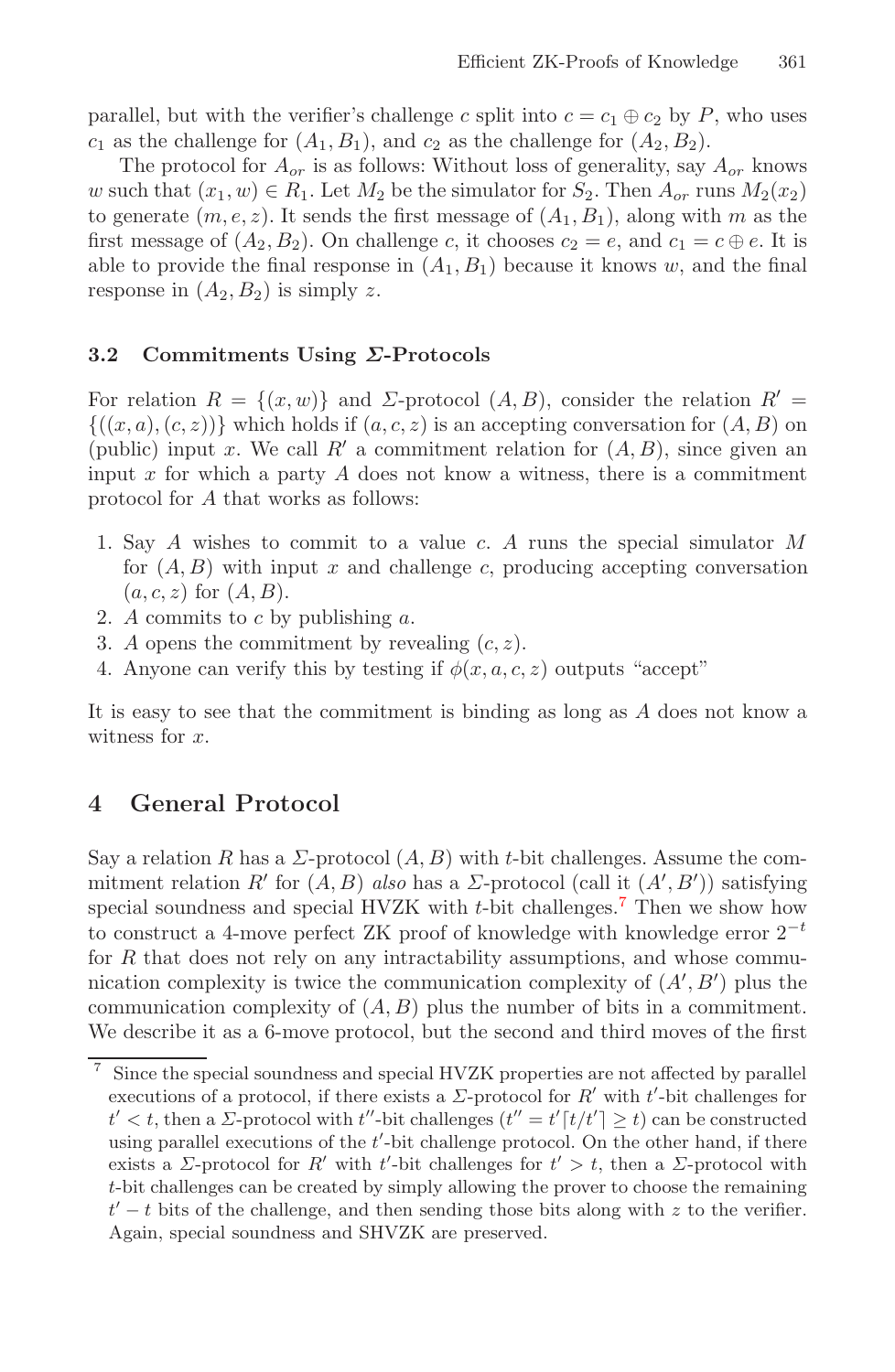<span id="page-8-0"></span>part can be combined with the first and second moves of the second part, as in [\[FS89\]](#page-15-3).

In the protocol, say a prover  $P$  wishes to prove to  $V$  knowledge of a witness w for x, i.e., a w such that  $(x, w) \in R$ .

- **Part 1** Using the commitment relation  $R'$  and the input x, V commits to value e and proves knowledge of this value using  $(A', B')$ . This proof is WI, so does not reveal any information about e. If V does not give an accepting proof, P halts. Otherwise, say the commitment is  $(x, m)$ .
- **Part 2** Let  $R_{or}$  be the relation over input pairs  $((\alpha_1, \alpha_2), (\beta_1, \beta_2))$  where either  $(\alpha_1, \beta_1) \in R$  or  $(\alpha_2, \beta_2) \in R'$ . Using the *Σ*-protocol  $(A_{or}, B_{or})$  from Section  $6, P$  $6, P$  gives a WI proof that it knows either a witness for x, or how to open the commitment  $(x, m)$ . An honest prover can do this since it knows a witness for  $x$ .

Based on the  $x$  for which the prover claims to know a witness, the verifier provides a perfectly hiding commitment and a perfect WI proof [\[FS89\]](#page-15-3) that he can open it. Note that we set it up so that a witness for  $x$  can be computed efficiently given any two distinct openings of the commitment.

Next, the prover gives a perfect WI proof of knowledge that he can open the commitment or knows the witness he claims. So why should this convince the verifier that, unconditionally and not relying on intractability assumptions, the prover knows the claimed witness?

This is by the existence of the following knowledge extractor. First, K sets up the commitment and runs, as an honest verifier, the protocol with the prover. Intuitively, by rewinding the prover during the second part of the proof,  $K$  either extracts a witness for  $x$ , in which case we are done, or extracts an opening of the commitment. In the latter case, and assuming for simplicity that there is an overwhelming number of different ways to open a commitment, we know by the witness indistinguishability of  $K$ 's proof of knowledge of an opening that with very high probability the opening extracted from the prover is different from the one known to  $K$ . With two different ways to open the commitment,  $K$  can find a witness for x and we are done.

The black-box simulation for this protocol intuitively works by rewinding the verifier the simulator extracts an opening for the commitment and thus can give the perfect WI proof to the verifier that he knows the witness or can open the commitment. Thus we achieve perfect zero knowledge.

#### **4.1 A Remark on Computational ZK Proofs of Knowledge**

We emphasize that our method allows us to construct perfect ZK proofs of knowledge from  $\Sigma$ -protocols without making any complexity assumptions, not even on the underlying problem itself. If we were willing to do that, one could construct a ZK proof of knowledge for any  $\Sigma$ -protocol as follows. Assume there is an invulnerable generator G [\[FS89](#page-15-3)] for relation R and assume R has a  $\Sigma$ protocol. Then given problem instance  $y$ , where  $P$  claims to know a solution,  $V$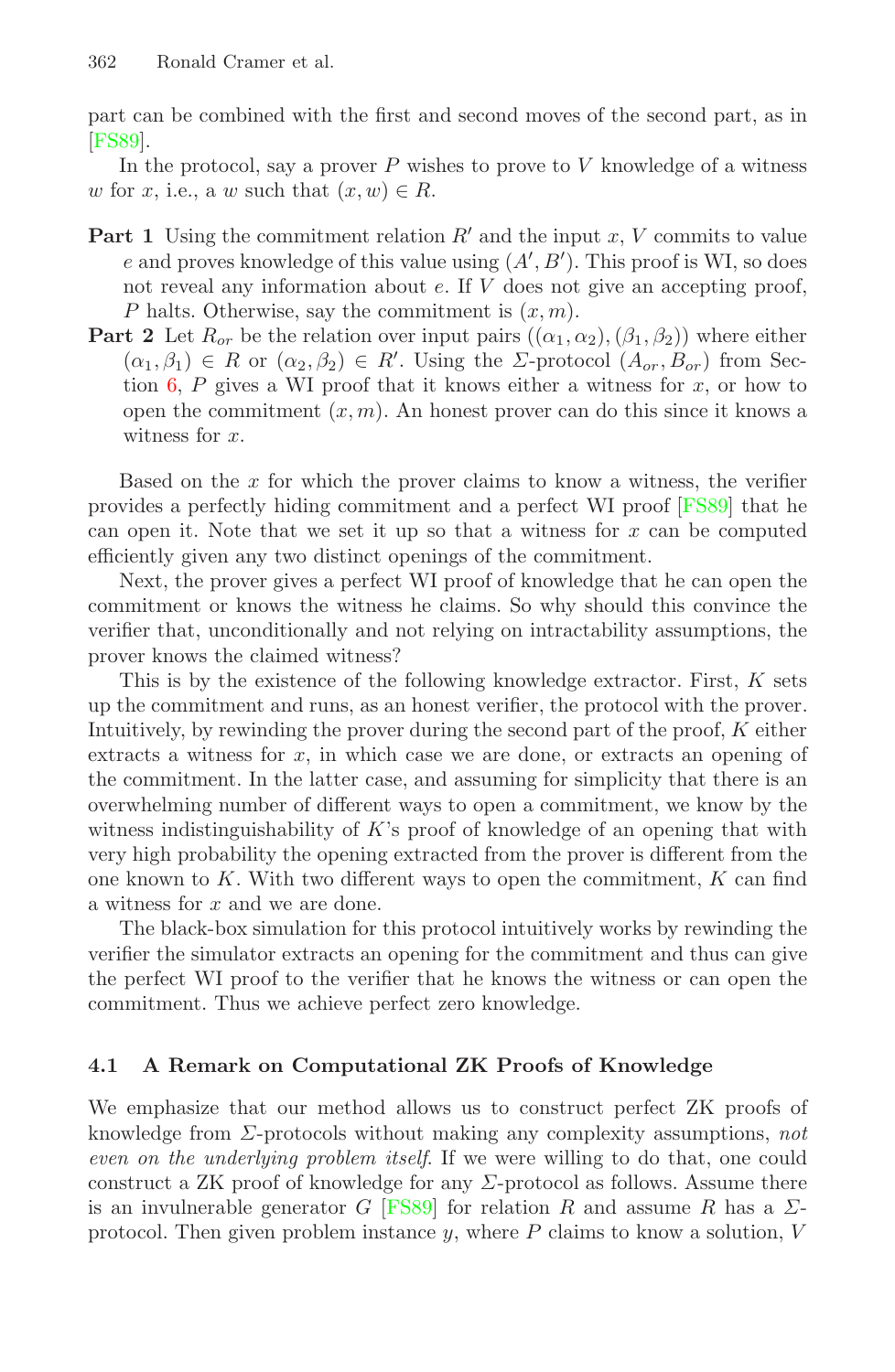<span id="page-9-5"></span>makes instances  $z_1$ ,  $z_2$  using G and shows that he knows a solution to  $z_1$  or or  $z_2$ . This will naturally be witness hiding, since there are at least two witnesses. The P proves she knows a solution to y or  $z_1$  or  $z_2$ . The zero-knowledge property is obtained immediately, and soundness follows by a standard argument, assuming  $P$  is poly time and  $G$  is invulnerable.

### <span id="page-9-0"></span>**5 Security of the General Protocols**

<span id="page-9-2"></span>Theorem [2](#page-9-2) is proved in the appendix, while the proof of Theorem [3](#page-9-3) is omitted due to space limitations.

**Theorem 2.** If relation R has a  $\Sigma$ -protocol  $(A, B)$  with t-bit challenges, and commitment relation R' associated with  $(A, B)$  also has a  $\Sigma$ -protocol  $(A', B')$ with t-bit challenges, then R has a 4-move perfect  $ZK$  proof of knowledge with no intractability assumptions, with knowledge error at most  $2^{-t}$ , and with communication complexity twice that of  $(A', B')$  plus that of  $(A, B)$  plus the number of bits in a commitment.

<span id="page-9-3"></span>**Theorem 3.** If relation R has a  $\Sigma$ -protocol  $(A, B)$  with t-bit challenges, and commitment relation R' associated with  $(A, B)$  also has a  $\Sigma$ -protocol  $(A', B')$ with t-bit challenges, then R has a 6-move perfect  $ZK$  proof of knowledge with no intractability assumptions, with knowledge error at most  $2^{-t}$ , and with communication complexity twice that of  $(A, B)$  plus that of  $(A', B')$  plus the number of bits in a commitment.

### <span id="page-9-1"></span>**6 Instantiations of the General Protocol**

#### **6.1** *q***-One-Way Group Homomorphisms (***q***-OWGH)**

Definition  $q$ -OWGH's are introduced in  $\lceil$ CD98 $\rceil$ . We briefly review the definition.[8](#page-9-4)

Let q be a fixed prime, and let  $H$  and  $G$  be finite Abelian groups, with efficient basic operations (as usual: random sampling, equality testing, group operations). Let  $f : H \to G$  be a one-way group homomorphism (easy to compute on elements from its domain, but hard to invert on a random element from its image).

**Definition 1.** f is a q-one-way group homomorphism, if given f and an arbitrary x in f's image, one can efficiently compute  $\tilde{w} \in H$  such that  $f(\tilde{w}) = x^q$ .

**Lemma 1.** Given  $f, z, x, 0 < i < q$  with  $f(z) = x^i$ , one can efficiently compute w with  $f(w) = x$ .

To prove the lemma, let i, j,  $\beta$ , z,  $\tilde{w}$  be such that  $ij = 1 + \beta q$ ,  $f(z) = x^i$ ,  $f(\tilde w) = x^q$ . Then  $f(z^j) = x^{1+\beta q}$ . Hence,  $f(z^j \tilde w^{-\beta}) = x$ , and define  $w = z^j \tilde w^{-\beta}$ .

<span id="page-9-4"></span><sup>8</sup> We also remove a redundant requirement from the definition given in [\[CD98\]](#page-14-0).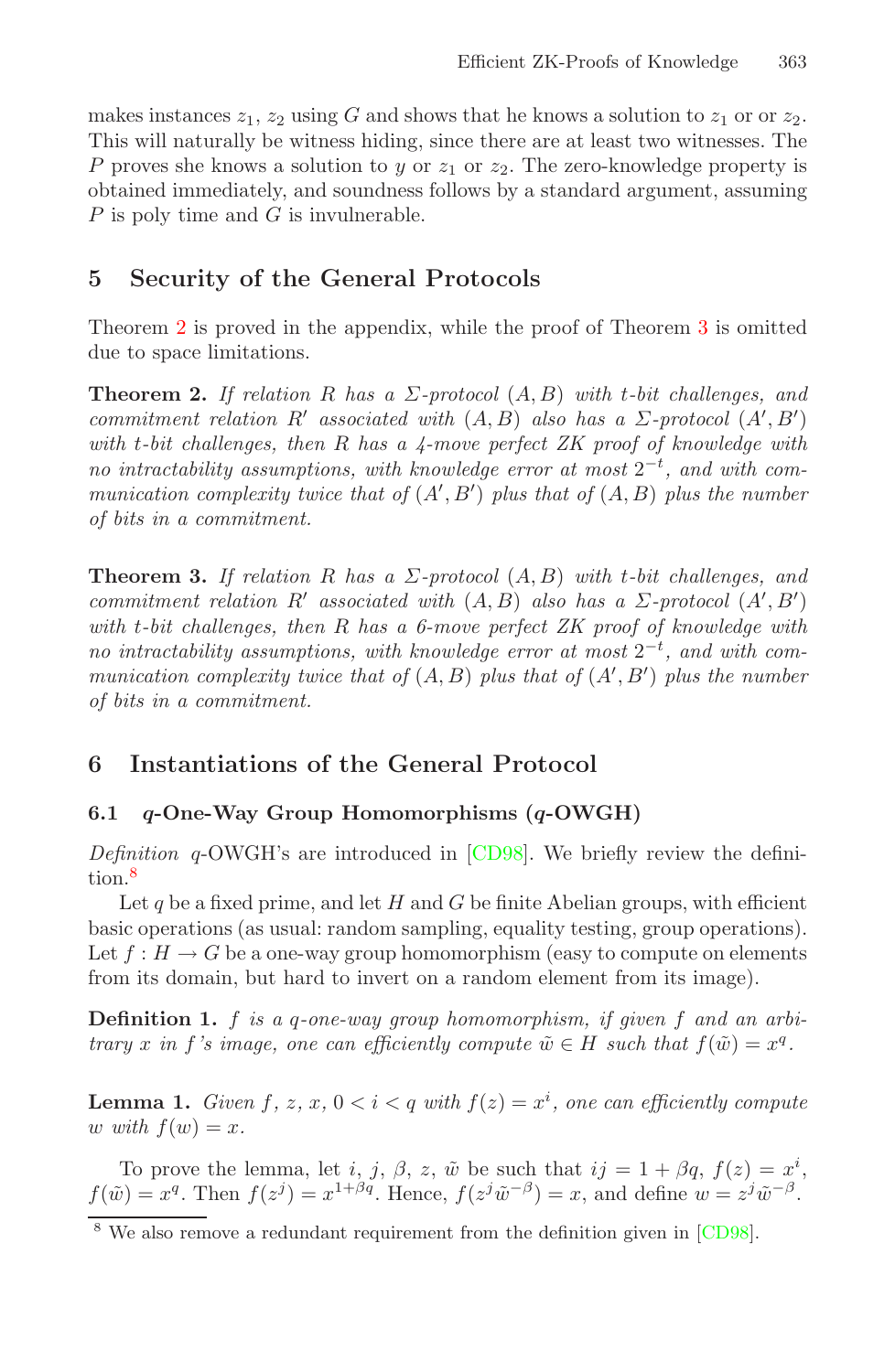$\Sigma$ -protocols First we give the basic  $\Sigma$ -protocol from [\[CD98\]](#page-14-0). A proves knowledge of an f-preimage w of  $x \in G$ . It starts by A choosing  $p \in_R H$  and sending  $a = f(p)$  to B. Next, B chooses  $c \in_R \{0, \ldots, q-1\}$  and sends c to A. Finally, A sends  $z = pw^c$  to B, who checks that  $f(z) = ax^c$  (These computations are performed in the group  $G$ ).

The proof that this basic protocol, which is clearly a generalization of the R SA-protocol from Guillou/Quisquater [\[GQ88\]](#page-15-1) and the DL-protocol from Schnorr  $[Sch89]$ , is a  $\Sigma$ -protocol with satisfies completeness, special soundness, and special HVZK is given in Lemma 25 from [\[CD98\]](#page-14-0). Note that it is in fact a proof of knowledge with knowledge error  $1/q$ . (See [\[CD98\]](#page-14-0) for the proofs that q-OWGH's and the corresponding  $\Sigma$ -protocols can be constructed for RSA and Discrete Logarithms.) It remains to be shown that this  $\Sigma$ -protocol admits a  $\Sigma$ -protocol for the commitment relation.

This means that we have to provide a  $\Sigma$ -protocol for A to prove knowledge of a  $(e, s)$  for  $(x, m)$ , where  $(m, e, s)$  is an accepting conversation for  $x \in G$  in the basic  $\Sigma$ -protocol for q-OWGH's. i.e. A has to prove knowledge of e, s such that  $f(s)x^{-e} = m$ . The *Σ*-protocol follows:

- 1. A chooses  $\rho \in_R H$  and  $\sigma \in_R \{0, \ldots, q-1\}$  and sends  $a = f(\rho)x^{\sigma}$  to B.
- 2. B chooses  $c \in_R \{0, \ldots, q-1\}$  and sends c to A.
- 3. A has to find  $z_1 \in H$  and  $z_2 \in \{0, ..., q-1\}$  such that  $f(z_1)x^{z_2} = am^c$ . A computes  $\tilde{w}$  such that  $f(\tilde{w}) = x^q$  and integers  $0 \leq \alpha < q$  and  $\beta$  such that  $\sigma - ec = \alpha + \beta q$ . A sends  $z_1 = \rho s^c \tilde{w}^{\beta}$  and  $z_2 = \alpha$  to B, who checks that  $f(z_1)x^{z_2} = am^c$ .

In the general protocol, the ⊕ operation for the challenge bits in the "OR" protocol may be replaced by addition mod q.

Assuming that the members of groups  $G$  and  $H$  can be represented with l bits, the communication complexity of the basic  $\Sigma$ -protocol for q-OWGHs is 3l, and that of the commitment  $\Sigma$ -protocol for q-OWGHs is 4l. Therefore, the communication complexity of the 4-move ZK proof of knowledge for  $q$ -OWGHs is 12l, and that of the 6-move ZK proof of knowledge for  $q$ -OWGHs is 11l.

### **6.2 Optimized Discrete-Log**

Figure [1](#page-11-0) gives an optimized version of the general protocol for discrete logarithms (DL-1). The proof of knowledge of either how to open the commitment, or a discrete log of  $X$ , is actually combined, with  $B$  being the first message of both proofs, and  $z$  and  $r$  taking the place of the challenge split and last messages of both proofs. It's communication complexity is  $9|p|$  and it has a total of 10 exponentiations.

### **6.3 RSA with Prime Exponents**

By using the protocol for  $q$ -one-way group homomorphisms, we can directly implement a ZK proof of knowledge of RSA decryption when the public exponent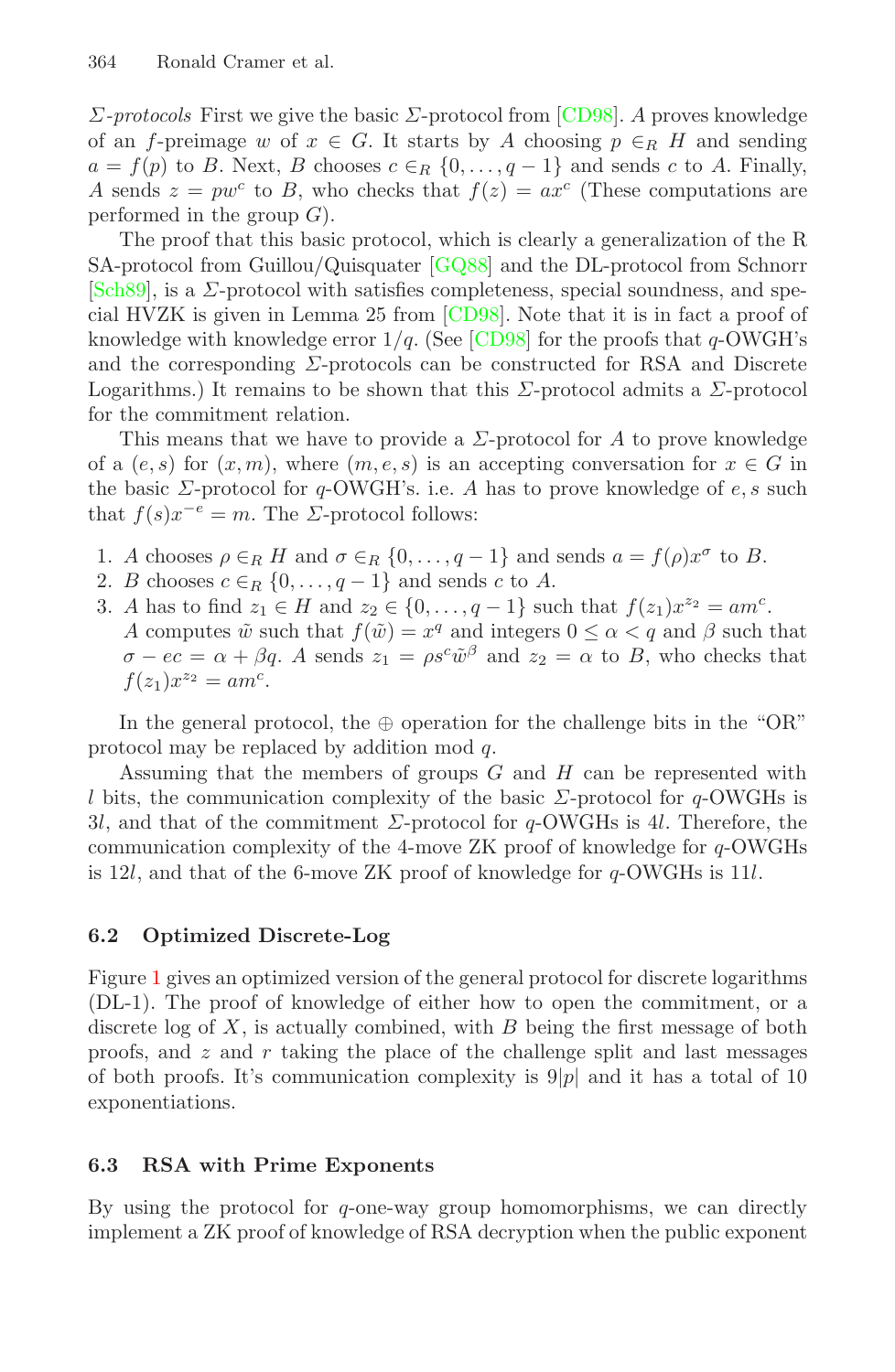

Check  $g^{z+ir} \stackrel{?}{\equiv} X^{k-(c+j)r}B \text{ mod } p$ 

<span id="page-11-0"></span>**Fig. 1.** DL-1: Given a public value  $X$ , P proves that it knows the discrete log x of  $X$ .

is a prime q. However, the soundness error is  $1/q$ , which implies that for small q, the protocol might need to be repeated a number of times to achieve negligible soundness error. However, we can also get an efficient 4-move protocol for any small prime RSA exponent q with soundness error  $q^{-t}$  assuming that the prover knows a  $q^t$ th root of the encryption. (which, for instance, the prover could find if it knew the the factorization of the RSA modulus  $n$ ). For concreteness, let us assume the public exponent is 3, although the protocol will work for any prime public exponent.

First we give a 3-move  $\Sigma$ -protocol with two parameters, t and t', which has soundness error  $3^{-t}$  and proves knowledge of a  $3^{t'+1}$ th root. It requires that A knows a  $3^{t+t'}$ th root. Assume the public input is  $y \in Z_n^*$ , and that A knows x, where  $x^{3^{t+t'}} \equiv y \bmod n$ .

Protocol:

- 1. A chooses  $r \in_R Z_n^*$  and sends  $m \equiv r^{3^{t+t'}} \mod n$  to B.
- 2. B chooses  $e \in Z_{3^t}$  and sends e to A.
- 3. A sends  $z \equiv rx^e \mod n$ , and B checks that  $z^{3^{t+t'}} = my^e \mod n$ .

In a way, A is attempting to prove that he knows a  $3^{t+t'}$  th root, but ends up proving that he knows a  $3^{t'+1}$ th root.

**Lemma 2.** The protocol above is a  $\Sigma$ -protocol.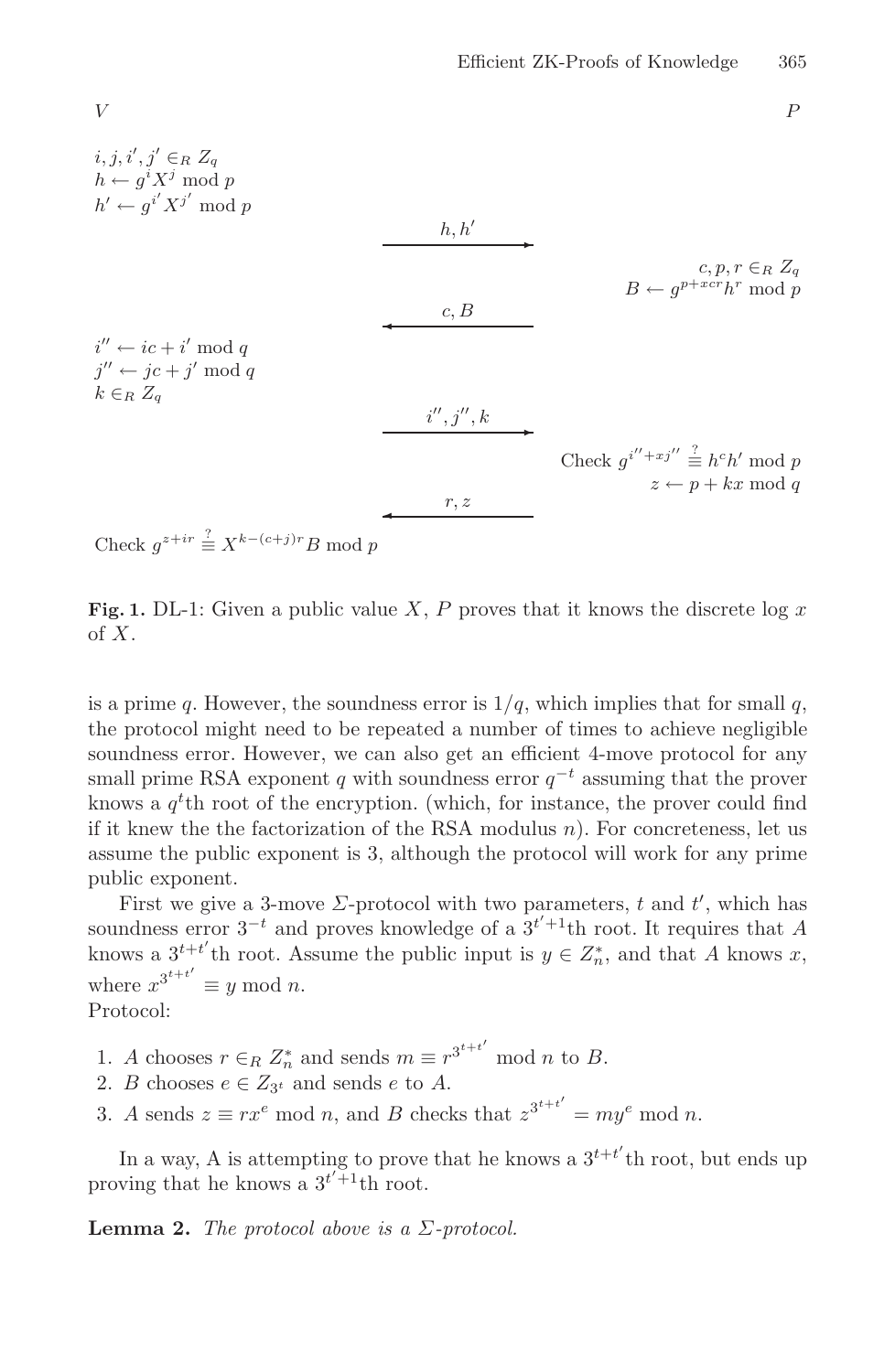<span id="page-12-2"></span>Proof. Completeness is trivial. To prove special soundness, consider two accepting conversations  $(m, e, z)$  and  $(m, e', z')$  with  $e \neq e'$ . These give an equation  $(z/z')^{3^{t+t'}} = y^{e-e'} \mod n$ . Also,  $gcd(e-e', 3^{t+t'})$  is  $3^s$  for some  $s < t$ , so by the Extended Euclidean Algorithm, i and j can be found such that  $i(e-e')+j3^{t+t'}=$ 3<sup>s</sup>. Then the equation can be transformed into  $((z/z')^i y^j)^{3^{t+t'}} \equiv y^{3^s} \mod n$ . Since raising to 3 is a permutation in  $Z_n^*$ , assuming 3 is a valid RSA public key for n, we immediately get a  $3^{t'+1}$ th root of y from this. Special HVZK can be shown by using the simulator that on input  $c$  chooses  $r$  randomly and outputs  $(r/y^c, c, r).$ 

We do not know how to construct a general commitment protocol for the above  $\Sigma$ -protocol. However, we will be able to substitute a different commitment protocol that works just as well for constructing an efficient 4-move ZK proof for cube roots. We describe the new ZK proof here.

- **Part 1** First V commits to a value b with commitment  $C = y^b r^{3^{2t}}$  mod n and proves knowledge of a  $3<sup>t</sup>$ th root of C or  $Cy^{-1}$ , using the ∑-protocol above with  $t' = t$ , combined with the Proof of "OR" method of Section [6](#page-6-1). This proof is WI, so does not reveal any information about b. If V does not give an accepting proof, P halts.
- **Part 2** Using Section [6,](#page-6-1) P proves knowledge of either (1) a cube root of y, (2) a cube root of C, or (3) a cube root of  $Cy^{-1}$ . An honest prover can do this since it knows a cube root of y.

As in Section [4](#page-7-0), the protocol above can be made into a 4-round protocol by combining the second and third steps of the  $\Sigma$ -protocol of Part 1 with the first and second steps, respectively, of the  $\Sigma$ -protocol of Part 2.

**Theorem 4.** The protocol above is a 4-move perfect ZK proof of knowledge of a cube root of y with no intractability assumptions, with knowledge error at most  $3^{-t}$ , and with communication complexity five times that of the  $\Sigma$ -protocol for cube roots (i.e., the  $\Sigma$ -protocol above with  $t' = 0$ ), plus the number of bits in a commitment.

The proof is similar to that of Theorem [2](#page-9-2), and is omitted due to space limitations.

We stress again that the protocol above generalizes to any small prime RSA public key. Also note that we can construct an efficient 6-move protocol for the same problem, as in Section [4.](#page-7-0)

## <span id="page-12-0"></span>**7 Monotone Composition**

<span id="page-12-1"></span>We discuss a further application of our results. It's is now possible to combine Theorems [2](#page-9-2) and Theorem [1:](#page-6-1)

**Theorem 5.** Let relation R have a  $\Sigma$ -protocol  $(A, B)$  with t-bit challenges, and let the commitment relation R' associated with  $(A, B)$  also have a  $\Sigma$ -protocol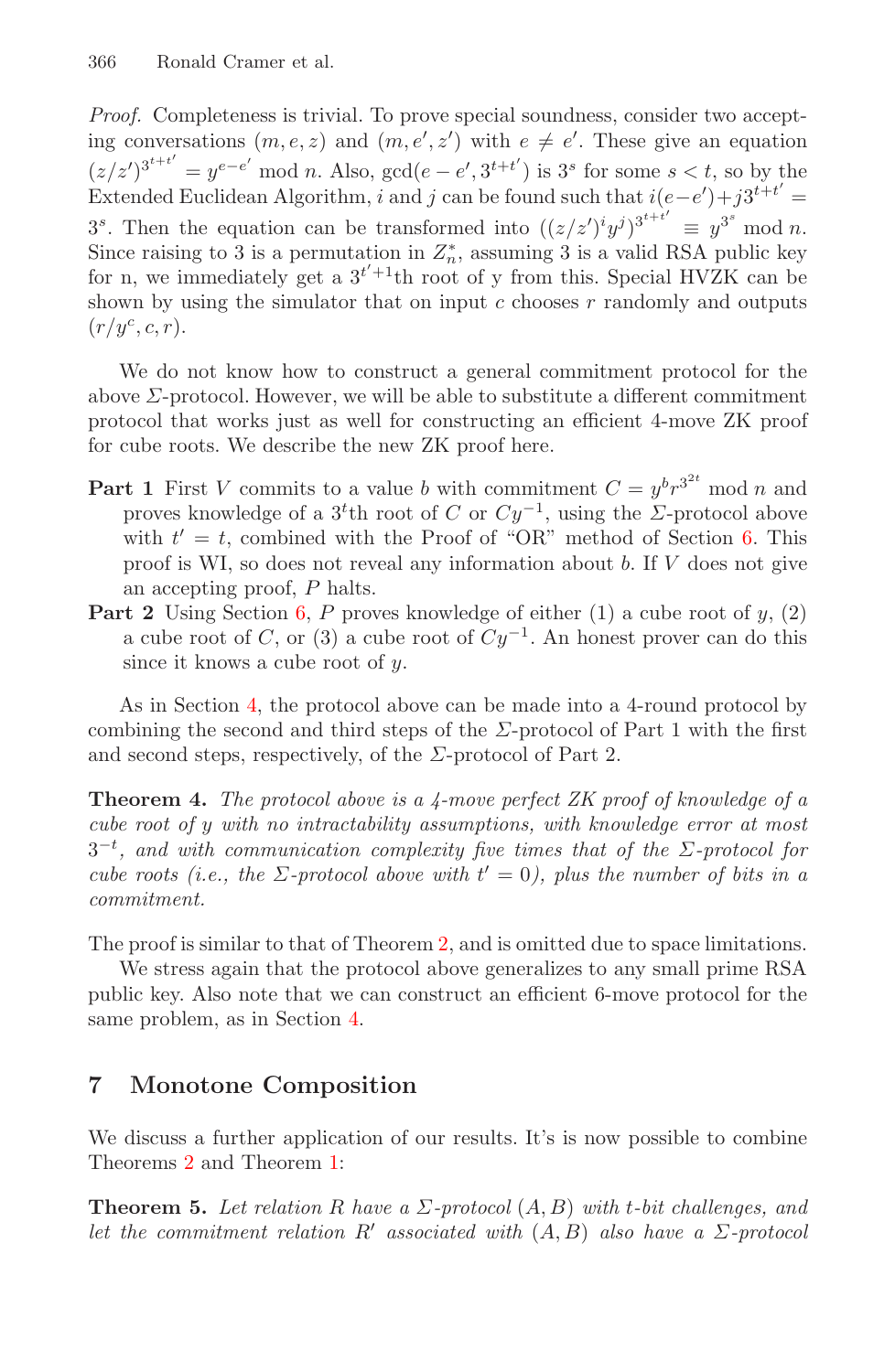<span id="page-13-0"></span> $(A', B')$  with t-bit challenges. Let  $\mathcal{F} = \{f_n\}$  be a family of efficiently computable monotone functions. Assume that there is an efficient perfect secret sharing scheme S with completion for the dual family  $\mathcal{F}^* = \{f_n^*\}\$  with keyspace  $\{0,1\}^t$ . Then relation  $R_{\mathcal{F}}$  has a 4-move perfect ZK proof of knowledge with no intractability assumptions, with knowledge error at most  $2^{-t}$ , and with communication complexity size(S) times that of  $(A', B')$  plus size(S) times that of  $(A, B)$  plus the number of bits in a commitment.

To prove this theorem it sufficices to show that the protocol  $(\overline{A}, \overline{B})$  for relation  $R_{\mathcal{F}}$  guaranteed by [1](#page-6-1) admits a  $\Sigma$ -protocol for its associated commitment relation  $R'_{\mathcal{F}}$ . This can be constructed from the  $\Sigma$ -protocol for the commitment relation  $R'$  of R, by invoking Theorem [1](#page-6-1) on the commitment relation  $R'$  and its associated  $\Sigma$ -protocol  $(A', B')$ . A similar combination is possible with Theorem [3](#page-9-3).

We now identify an interesting class of secret sharing schemes suitable for our purposes, namely linear secret sharing schemes (LSSS), and establish an example of a super-polynomial gap with earlier work.

Let  $K$  denote a finite field. In an LSSS each player receives some linear combination of the secret  $s \in K$  and some random values  $\rho \in K$  chosen by the dealer. The distribution of a secret in fact consists of the dealer selecting a random vector with s in its first coordinate and multiplying a public matrix with this vector to get the shares. In the public matrix, each row is associated with a player and a player may have several rows. In Shamir's scheme, for instance, the matrix is a Van der Monde-matrix.

The matrix has the property that the  $K$ -span of rows corresponding to players in a set A contains the vector  $(1, 0, \ldots, 0)$  iff  $A \in \Gamma_f$ . It is in this sense that Karchmer and Wigderson [\[KW93\]](#page-15-14) say that the matrix (with its assignments of players to rows), which they call monotone span program (MSP), computes the function  $f$ . The *size* of an MSP is the number of rows in the matrix, which is equal to the total number of field elements given to players in the corresponding LSSS.

It is easy to see an MSP  $M$  gives rise to efficient perfect secret sharing schemes with completion (the latter comes down to solving a system of linear equations and sampling a random element from its solution space). The time required for all operations is polynomial in  $log(|K|)$  and  $size(\mathcal{M})$ .

In the following we set  $K = GF(2)$  for simplicity. It's easy to see that to increase the key-space from  $\{0,1\}$  to  $\{0,1\}^t$  it suffices to execute the basic LSSS t times, and it will still be efficient with completion.

It is well known that if f is computed by an MSP of size  $m$  then f's dual  $f^*$  is also computed by an MSP of size m. Another relevant fact about MSP's is that all monotone functions  $f$  can be computed, and that monotone formula complexity of f is an upperbound on the minimal size of an MSP computing  $f$ . Furthermore, there are monotone functions which are computed by polynomial size MSP's (over  $GF(2)$ ), but require super-polynomial monotone *circuits* (the ODDFACTOR function [\[BGK](#page-14-7)<sup>+</sup>96]) (and hence its dual ODDFACTOR<sup>∗</sup> also has super-polynomial monotone circuit complexity).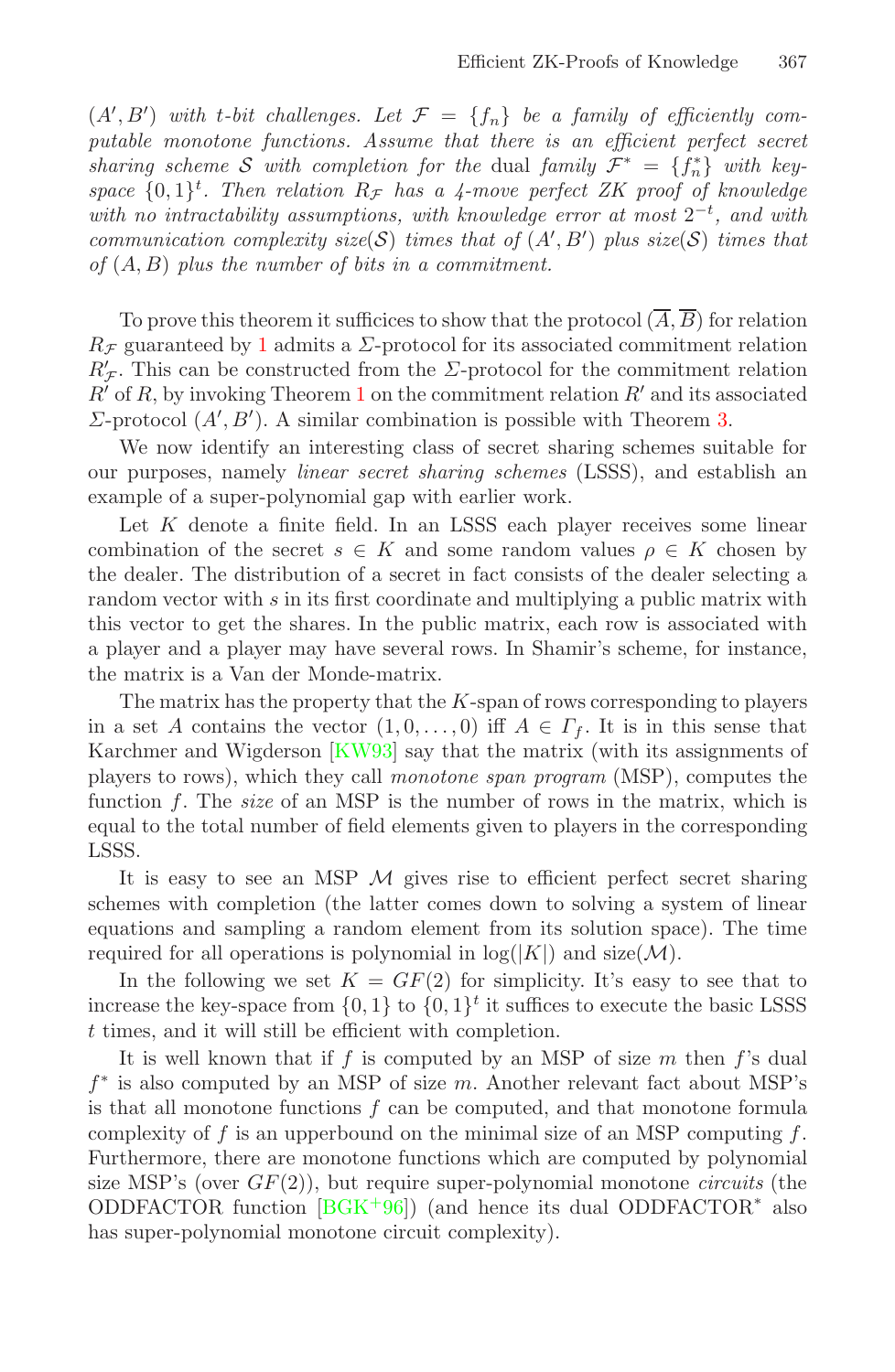<span id="page-14-8"></span>With this in mind, we can now show that our protocol gives in some cases a superpolynomial efficiency improvement over earlier work, namely [\[SCPY94](#page-15-8)] on perfect ZK for monotone formula closure of Random Self-reducible Languages. To see this, let the family  $\mathcal F$  of monotone functions occurring in Theorem [5](#page-12-1) be the family of ODDFACTOR functions, and choose as the relation  $R$  anything derived from a random self-reducible problem, for instance the Discrete Logarithm problem. Theorem [5](#page-12-1) now provides an efficient protocol for the composite language derived from R and  $\mathcal F$ , while [\[SCPY94\]](#page-15-8) will have super-polynomial complexity, since that result is polynomial in the monotone formula complexity of the monotone composition function, ODDFACTOR in our example.

## **References**

- <span id="page-14-5"></span>BG92. Mihir Bellare and Oded Goldreich. On defining proofs of knowledge. In Advances in Cryptology—CRYPTO '92, volume 740 of Lecture Notes in Computer Science, pages 390–420. Springer-Verlag, 1993, 16–20 August 1992. [358](#page-3-1), [359,](#page-4-1) [370,](#page-15-15) [370,](#page-15-15) [370](#page-15-15)
- <span id="page-14-7"></span>BGK<sup>+</sup>96. László Babai, Anna Gál, János Kollár, Lajos Rónyai, Tibor Szabó, and Avi Wigderson. Extremal bipartite graphs and superpolynomial lower bounds for monotone span programs. In Proceedings of the Twenty-Eighth Annual ACM Symposium on the Theory of Computing, pages 603–611, Philadelphia, Pennsylvania, 22–24 May 1996. [367](#page-12-2)
- <span id="page-14-4"></span>BJY97. M. Bellare, M. Jakobsson, and M. Yung. Round-optimal zero-knowledge arguments based on any one-way function. In Advances in Cryptology— EUROCRYPT 97, volume 1233 of Lecture Notes in Computer Science, pages 280–305. Springer-Verlag, 1997. [357](#page-2-2)
- <span id="page-14-2"></span>BMO90. Mihir Bellare, Silvio Micali, and Rafail Ostrovsky. Perfect zero-knowledge in constant rounds. In Proceedings of the Twenty Second Annual ACM Symposium on Theory of Computing, pages 482–493, Baltimore, Maryland, 14–16 May 1990. [356,](#page-1-0) [357](#page-2-2)
- <span id="page-14-0"></span>CD98. R. Cramer and I. Damgård. Zero-knowledge proofs for finite field arithmetic, or: Can zero-knowledge be for free? In Hugo Krawczyk, editor, Advances in Cryptology—CRYPTO '98, volume 1462 of Lecture Notes in Computer Science, pages 424–441. Springer-Verlag, 17–21 August 1998. [355](#page-0-0), [356,](#page-1-0) [359](#page-4-1), [363](#page-8-0), [363,](#page-8-0) [364,](#page-9-5) [364,](#page-9-5) [364](#page-9-5), [372](#page-17-0)
- <span id="page-14-3"></span>CDS94. Ronald Cramer, Ivan Damgård, and Berry Schoenmakers. Proofs of partial knowledge and simplified design of witness hiding protocols. In Advances in Cryptology—CRYPTO '94, volume 839 of Lecture Notes in Computer Science, pages 174–187. Springer-Verlag, 21–25 August 1994. [357,](#page-2-2) [359](#page-4-1), [360](#page-5-2), [360,](#page-5-2) [360,](#page-5-2) [360,](#page-5-2) [372](#page-17-0)
- <span id="page-14-6"></span>Cra96. R. Cramer. Modular Design of Secure yet Practical Cryptographic Protocols. PhD thesis, CWI & Univ. of Amsterdam, November 1996. [360](#page-5-2)
- <span id="page-14-9"></span>CRY89. Advances in Cryptology—CRYPTO '89, volume 435 of Lecture Notes in Computer Science. Springer-Verlag, 1990, 20–24 August 1989. [368,](#page-13-0) [369](#page-14-8), [369](#page-14-8)
- <span id="page-14-10"></span>CRY93. Advances in Cryptology—CRYPTO '93, volume 773 of Lecture Notes in Computer Science. Springer-Verlag, 22–26 August 1993. [369,](#page-14-8) [369](#page-14-8)
- <span id="page-14-1"></span>Dam89. Ivan Bjerre Damgård. On the existence of bit commitment schemes and zero-knowledge proofs. In CRYPTO'89 [\[CRY89\]](#page-14-9), pages 17–27. [356](#page-1-0)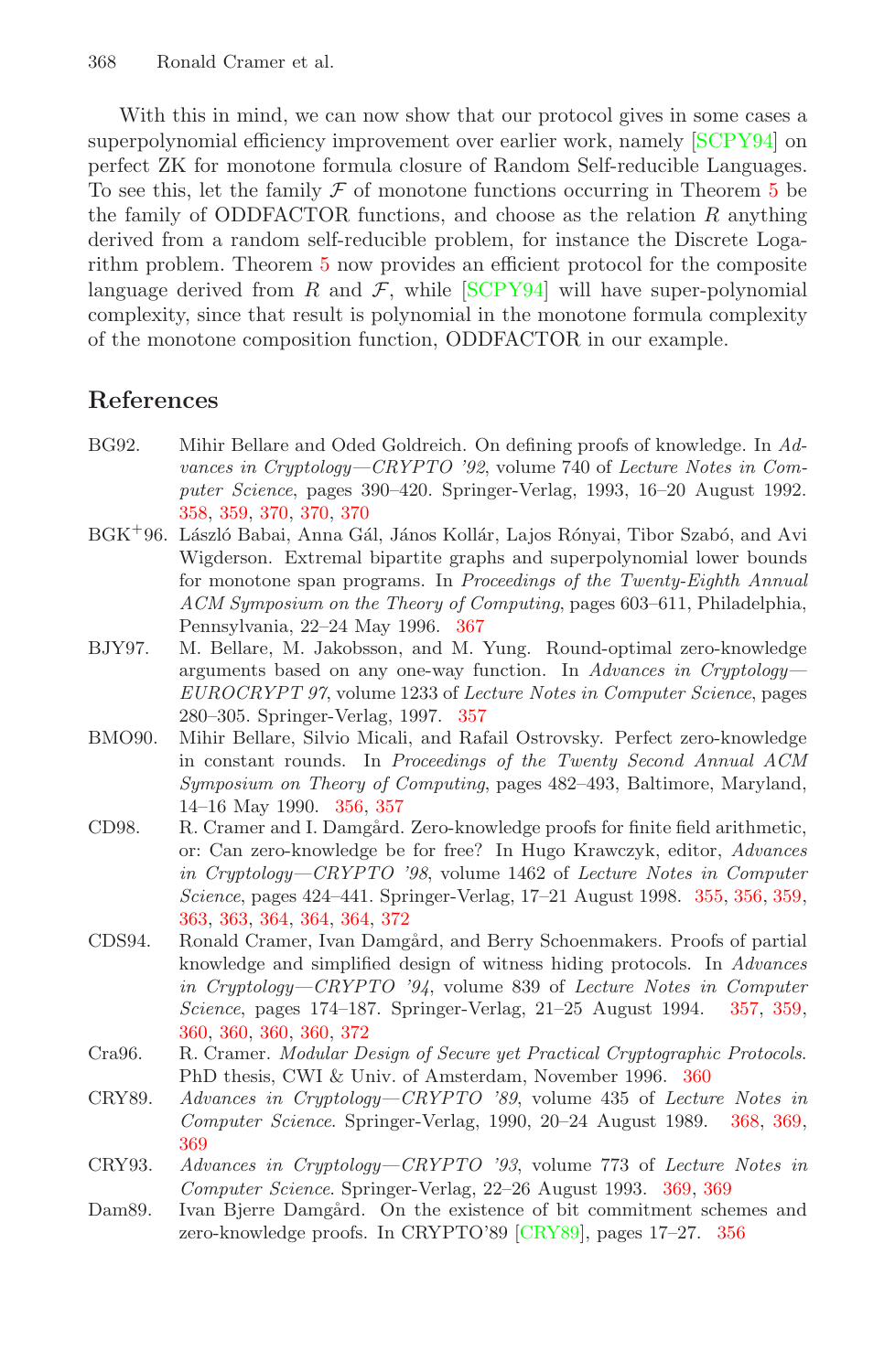- <span id="page-15-15"></span><span id="page-15-10"></span>Dam93. Ivan B. Damgård. Interactive hashing can simplify zero-knowledge protocol design without computational assumptions (extended abstract). In CRYPTO'93 [\[CRY93](#page-14-10)], pages 100–109. [357](#page-2-2)
- <span id="page-15-13"></span>DP. I. Damgård and B. Pfitzmann. Sequential iteration of interactive arguments. journal version of ICALP'98 paper. [359](#page-4-1), [371,](#page-16-0) [372](#page-17-0)
- <span id="page-15-5"></span>FMY98. Y. Frankel, P. D. MacKenzie, and M. Yung. Robust efficient distributed rsa-key generation. In STOC'98 [\[STO98\]](#page-15-16), pages 663–672. [356](#page-1-0)
- <span id="page-15-3"></span>FS89. U. Feige and A. Shamir. Zero knowledge proofs of knowledge in two rounds. In CRYPTO'89 [\[CRY89\]](#page-14-9), pages 526–545. [356,](#page-1-0) [357](#page-2-2), [359,](#page-4-1) [362,](#page-7-2) [362,](#page-7-2) [362](#page-7-2)
- <span id="page-15-9"></span>GK96a. Oded Goldreich and Ariel Kahan. How to construct constant-round zeroknowledge proof systems for np. Journal of Cryptology, 9(3):167–189, Summer 1996. [357](#page-2-2)
- <span id="page-15-2"></span>GK96b. Oded Goldreich and Hugo Krawczyk. On the composition of zero-knowledge proof systems. SIAM Journal on Computing, 25(1):169–192, February 1996. [355](#page-0-0), [356](#page-1-0)
- <span id="page-15-12"></span>Gol95. Oded Goldreich. Foundations of cryptography (fragments of a book), February 1995. [358](#page-3-1)
- <span id="page-15-1"></span>GQ88. Louis Claude Guillou and Jean-Jacques Quisquater. A "paradoxical" indentity-based signature scheme resulting from zero-knowledge. In Advances in Cryptology—CRYPTO '88, volume 403 of Lecture Notes in Computer Science, pages 216–231. Springer-Verlag, 1990, 21–25 August 1988. [355](#page-0-0), [356,](#page-1-0) [364](#page-9-5)
- <span id="page-15-4"></span>GRR98. R. Genarro, M. O. Rabin, and Tal Rabin. Simplified vss and fast-track multiparty computations with applications to threshold cryptography. In Proceedings of the Seventeenth Annual ACM Symposium on Principles of Distributed Computing, pages –, 1998. [356](#page-1-0)
- <span id="page-15-11"></span>GSV98. O. Goldreich, Amit Sahai, and Salil Vadhan. Honest-verifier statistical zeroknowledge equals general statistical zero-knowledge. In STOC'98 [\[STO98\]](#page-15-16), pages 399–408. [357](#page-2-2)
- <span id="page-15-14"></span>KW93. M. Karchmer and A. Wigderson. Characterizing non-deterministic circuit size. In Proceedings of the Twenty-Fifth Annual ACM Symposium on the Theory of Computing, pages 532–540, San Diego, California, 16–18 May 1993. [367](#page-12-2)
- <span id="page-15-0"></span>Sch89. C. P. Schnorr. Efficient identification and signatures for smart cards. In CRYPTO'89 [\[CRY89](#page-14-9)], pages 239–252. [355,](#page-0-0) [364](#page-9-5)
- <span id="page-15-7"></span>SCP93. A. De Santis, G. Di Crescenzo, and G. Persiano. Secret sharing and perfect zero knowledge. In CRYPTO'93 [\[CRY93\]](#page-14-10), pages 73–84. [357](#page-2-2)
- <span id="page-15-8"></span>SCPY94. Alfredo De Santis, Giovanni Di Crescenzo, Giuseppe Persiano, and Moti Yung. On monotone formula closure of SZK. In 35th Annual Symposium on Foundations of Computer Science, pages 454–465, Santa Fe, New Mexico, 20–22 November 1994. IEEE. [357,](#page-2-2) [368,](#page-13-0) [368](#page-13-0)
- <span id="page-15-6"></span>SKS91. Takeshi Saito, Kaoru Kurosawa, and Kouichi Sakurai. 4 Move perfect ZKIP of knowledge with no assumption. In Hideki Imai, Ronald L. Rivest, and Tsutomu Matsumoto, editors, Advances in Cryptology—ASIACRYPT '91, volume 739 of Lecture Notes in Computer Science, pages 321–330, Fujiyoshida, Japan, 11–14 November 1991. Springer-Verlag. Published 1993. [356](#page-1-0), [357](#page-2-2)
- <span id="page-15-16"></span>STO98. Proceedings of the Thirtieth Annual ACM Symposium on Theory of Computing, Dallas, Texas, 23–26 May 1998. [369,](#page-14-8) [369](#page-14-8)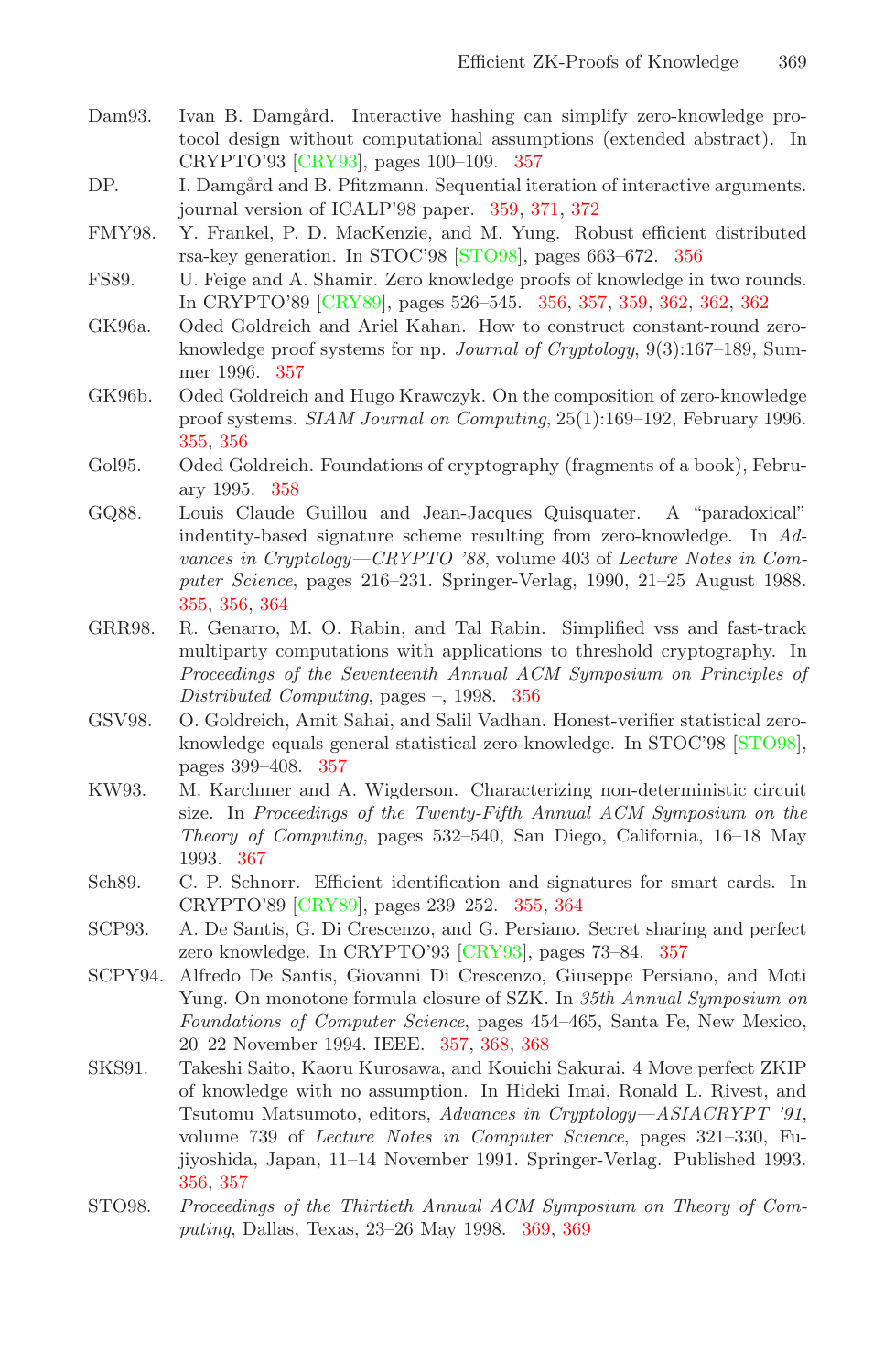## <span id="page-16-0"></span>**Appendix A: Formal Definitions**

Proofs of knowledge were defined in [\[BG92](#page-14-5)]. Much of the formalism below is from that paper.

Let R be a relation as defined in Section [3.](#page-4-0) Let  $R(x) = \{y : (x, y) \in R\}$  be the *witness set* of x. Let  $L_R = \{x : \exists y \text{ such that } (x, y) \in R\}.$ 

Let A, B be interactive functions (as defined in  $[\text{BG92}]$ ). Let  $A(x)$  denote the interactive function with input x. Let  $A(x;B)$  be a random variable describing the output of A when interacting with B on common input x. Let  $A_z(x;B)$ be a random variable describing the output of  $A$  with auxiliary input  $z$  when interacting with B on common input x, Let  $\text{tr}_{A,B}(x)$  denote a transcript of the interaction between  $A$  and  $B$  on common input  $x$ . For a verifier  $V$ , modeled as an interactive function, let  $acc_V(x)$  be the set of accepting transcripts for V on input x. For a probabilistic oracle machine C, let  $C^{A(x)}(x)$  denote a a random variable describing the output of C with oracle  $A(x)$  and input x, with the probability being over the random choices of  $M$  and  $A$ . (Technically, we can assume A's random bits are fixed  $[\text{BG92}]$ .) We can assume that C can query the oracle for any part of a conversation, by supplying the appropriate prefix to the conversation. (In other words,  $C$  can arbitrarily "rewind" the interactive function A.)

We say that a function  $f(n)$  is negligible if for any  $poly(\cdot)$ , there is an n' such that for  $n > n'$ ,  $f(n) < 1/poly(n)$ .

**Definition 2.** Let  $\kappa : \{0,1\}^* \to [0,1]$ . An interactive proof of knowledge system for a relation R is a pair of interactive functions  $(V, P)$ , where V is computable in probabilistic polynomial-time, satisfying:

- 1. Completeness:  $\forall x \in L_R$ ,  $\Pr(tr_{V,P}(x) \in acc_V(x)) = 1$
- 2. Soundness: There exists a probabilistic expected polynomial-time oracle ma*chine* E (the knowledge extractor) such that  $\forall P' \forall x \in L_R$ , it is the case that  $E^{P'(x)}(x) \in R(x) \cup \perp$ , and  $Pr(E^{P'(x)}(x) \in R(x)) \ge Pr(tr_{V,P'}(x) \in$  $acc_V(x)) - \kappa(x)$ .

The ⊥ symbol is the output of the oracle that indicates "failure."

All knowledge extractors that we consider satisfy the following slightly stronger soundness property, which basically states that the knowledge extractor can differentiate the prover's failure from its own failure.

- **–** There exists a probabilistic expected polynomial-time oracle machine E such that  $\forall P' \forall x$ , it is the case that  $E^{P'(x)}(x) \in R(x) \cup \bot \cup \triangle$ , and
	- $\Pr(E^{P'(x)}(x) = \triangle) = \Pr(\text{tr}_{V,P'}(x) \notin \text{acc}_V(x)),$
	- $Pr(E^{P'(x)}(x) = \in R(x)) \ge Pr(tr_{V,P'}(x) \in acc_V(x)) \nu(|x|)$ , and
	- $Pr(E^{P'(x)}(x) = \bot) \leq \nu(|x|).$

In this case,  $\triangle$  indicates that V would not accept the proof of  $P'$ , and  $\perp$  indicates that  $E$  failed, even though  $V$  accepted the proof of  $P'$ .

Two random variables  $S$  and  $S'$  are perfectly indistinguishable if the distributions of  $S$  and  $S'$  are identical.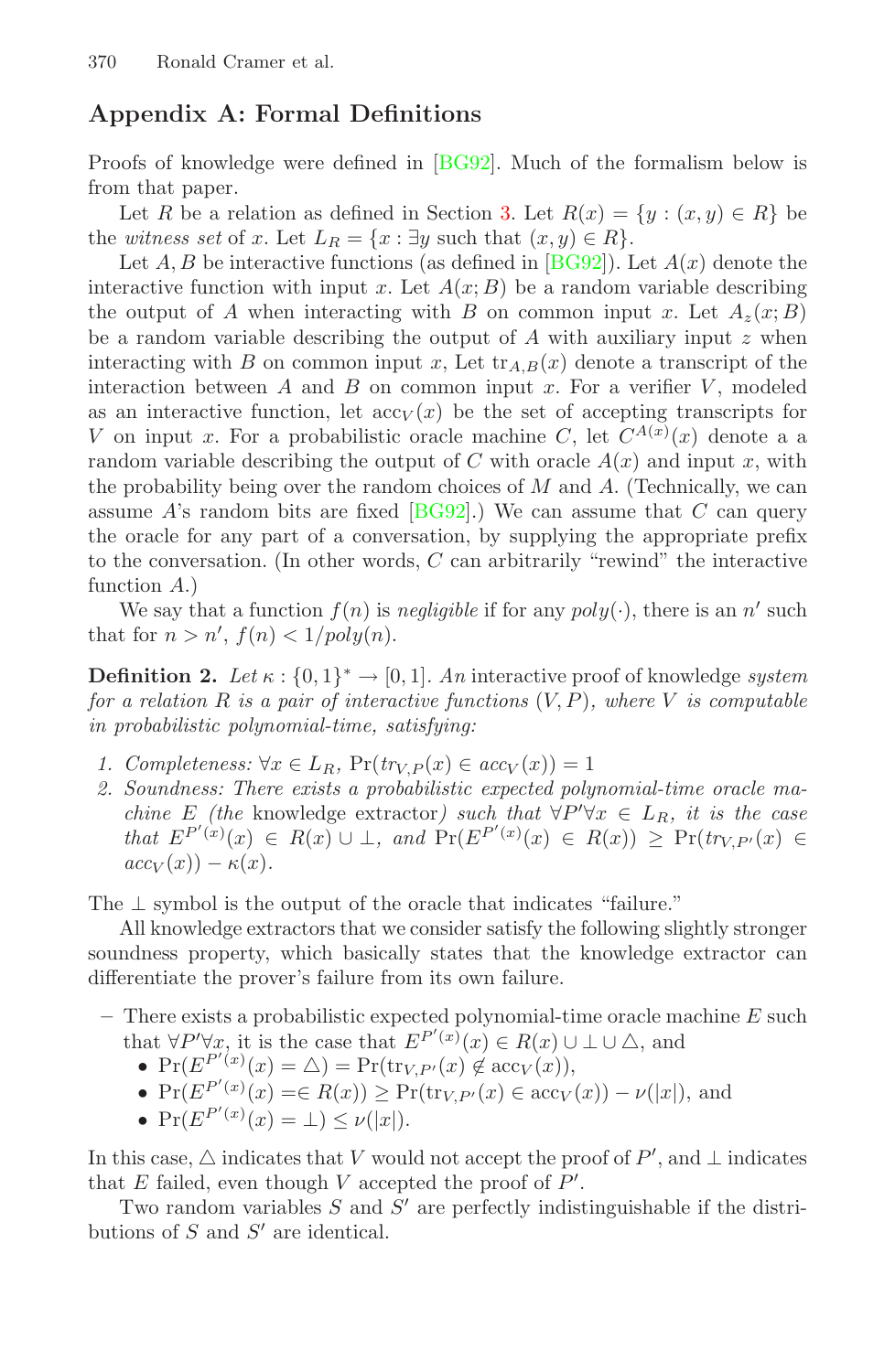<span id="page-17-0"></span>**Definition 3.** A proof system  $(V, P)$  is perfect zero knowledge over R if there exists a probabilistic expected polynomial-time oracle machine M (the simulator) such that for any probabilistic polynomial-time V', for any  $(x, y) \in R$ , and any auxiliary input z to V', the two random variables  $V'_z(x;P)$  and  $M^{V'_z(x)}(x,z)$  are perfectly indistinguishable.

Taking away z from the inputs to M implies that M is a black-box simulator. All simulators in this paper are black-box.

**Definition 4.** The proof system consisting of a pair of interactive functions  $(V, P)$ , where both V and P are computed in probabilistic polynomial time, is witness indistinguishable (WI) over R if for any probabilistic polynomial-time  $V'$ , any large enough input x, any  $y_1, y_2 \in R(x)$ , and for any auxiliary input z to V',  $\text{tr}_{V'_z, P_{y_1}}(x)$  and  $\text{tr}_{V'_z, P_{y_2}}(x)$  are perfectly indistinguishable.

## **Appendix B: Proofs**

#### **Proof of Theorem [2](#page-9-2)**

Proof. **Communication Complexity:** Straightforward.

**Completeness:** Straightforward.

**Soundness:** Let  $E_{or}$  be the extractor guaranteed by the special soundness property of  $(A_{or}, B_{or})$  [\[DP\]](#page-15-13). We construct an extractor E as follows. Say the prover is  $P^*$ , and assume its bits are fixed.

- 1. E performs Part 1 like a true verifier, say using commitment pair  $((x,m),(e,s))$ . If  $P^*$  does not give a well-formed challenge, E outputs  $\triangle$ .
- 2. E runs  $E_{or}$  using oracle  $P^*$  (in its current state after Part 1, i.e., after receiving commitment  $m$ , and the proof transcript  $T$  from Part 1).
- 3. Based on the output of  $E_{or}$ , E performs different actions:
	- (a) if  $E_{or}$  outputs  $\triangle$ , E outputs  $\triangle$  and stops. (In this case,  $P^*$  failed to provide a valid proof.)
	- (b) If  $E_{or}$  outputs  $\perp$ , E outputs  $\perp$  and stops. (In this case  $P^*$  provided a valid proof, but  $E_{or}$  failed.)
	- (c) If  $E_{or}$  outputs a witness w for x, E outputs w and stops.
	- (d) If  $E_{or}$  outputs a witness  $(e', s')$  to commitment  $(x, m)$ , with  $e \neq e'$ , E uses the two conversations  $(m, e, s)$  and  $(m, e', s')$  and the special soundness feature of  $(A, B)$  to generate a witness w for x. Then E outputs w and stops.
	- (e) Otherwise E repeatedly performs steps 1 and 2 (sequentially) until either cases 3c or 3d would occur, at which point E finishes as indicated for that case. In step 1, instead of stopping if  $P^*$  does not provide a well-formed challenge, E simply rewinds and tries again.

It is obvious that  $Pr(E^{P^*(x)}(x) = \triangle) = Pr(tr_{V,P^*}(x) \notin acc_V(x)),$  and that  $Pr(E^{P^*(x)}(x) = \bot)$  (i.e., the soundness error of E) is bounded by the probability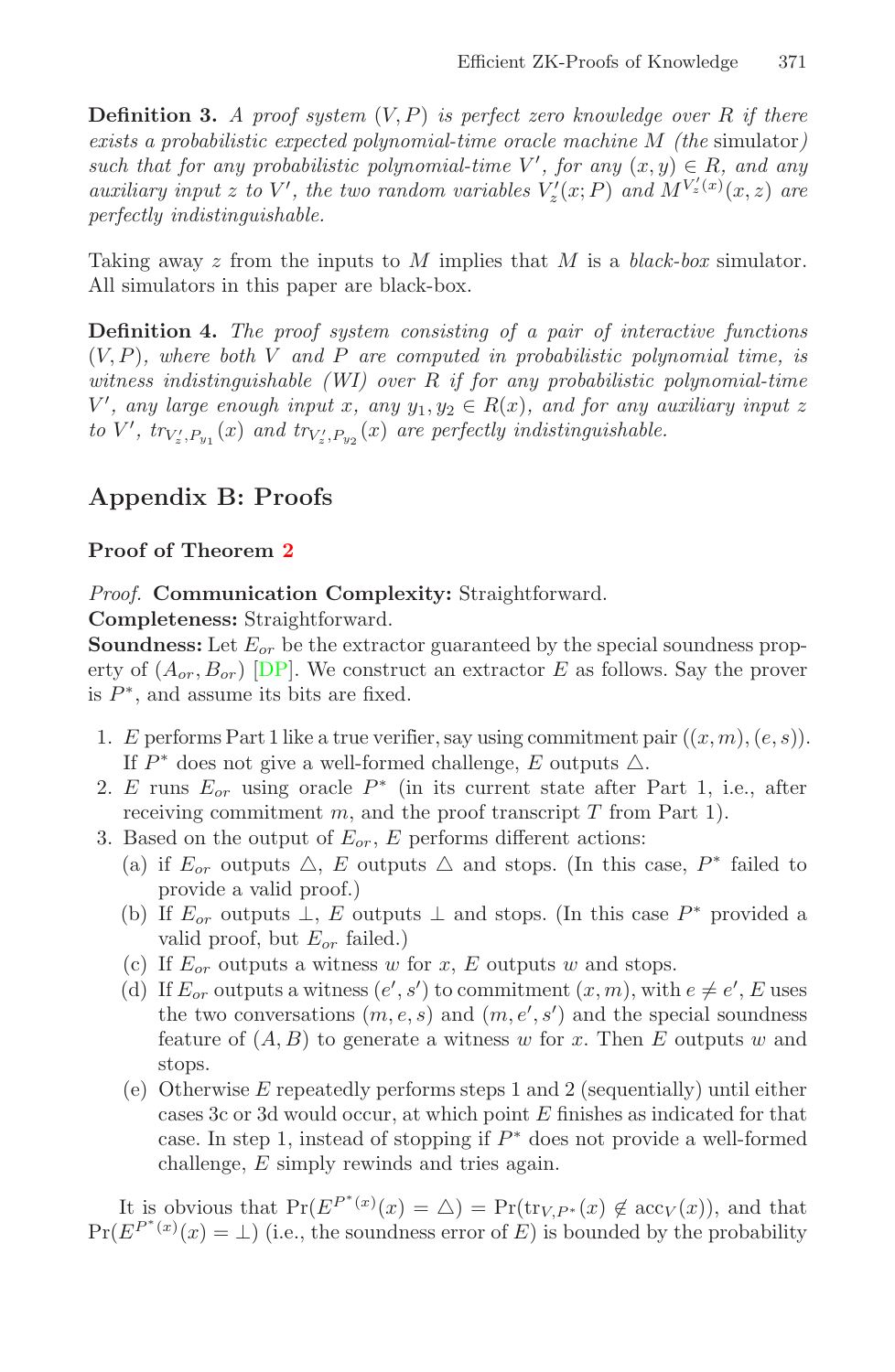<span id="page-18-0"></span>that  $E_{or}$  outputs  $\perp$ , which by the special soundness of  $(A_{or}, B_{or})$ , is at most  $2^{-t}$  $|DP|$ .

To analyze the expected running time of  $E$  we use the following fact: given that a witness  $(e', s')$  for commitment  $(x, m)$  is extracted, the probability that  $e = e'$  is  $2^{-t}$ , since the protocol in Part 1 is witness indistinguishable [\[CDS94\]](#page-14-3) and  $e$  is drawn randomly from a set of size  $2^t$ . (We actually only use that the probability that  $e = e'$  is at most  $1/2$ .)

Let q be the probability of E hitting case 3c, 3d, or 3e. Note that this probability is computed for  $E$  starting at step 1, and thus is averaged over all possible transcripts produced in step 1, including the possibility of E stopping. The probability of hitting case 3e is at most  $q/2$ , by the fact stated above, and therefore the probability of either case 3c or 3d occurring (implying success for  $E$ ) is at least  $q/2$ . Thus the expected time of E is easily seen to be polynomial.

**Zero-Knowledge:** We construct a simulator  $SIM$  (that uses  $V^*$  as a black-box) as follows.

- 1. SIM plays the part of the P in Part 1 (i.e., the part of B' in  $(A', B')$ ). If P does not accept the proof (i.e.  $V^*$  failed in its proof), SIM halts, like P would.
- 2. Otherwise SIM repeatedly runs the extractor  $E'$  for protocol  $(A', B')$  in Part 1 until  $E'$  does not output  $\triangle$ .
- 3. If  $E'$  outputs a witness to the commitment,  $SIM$  plays the part of the prover in the  $(A_{or}, B_{or})$  in Part 2, which it can do since it has found a witness to the commitment.
- 4. If E' outputs  $\perp$ , SIM uses the simulator  $M_{or}$  to generate a conversation with a random challenge, and attempts to play the prover in the  $(A_{or}, B_{or})$ in Part 2.
- 5. E' performs one of the following, depending on the challenge of  $V^*$ .
	- (a) If  $V^*$  does not send a valid challenge,  $SIM$  stops, like a true prover would.
	- (b) If  $V^*$  actually sends the challenge generated in the simulated conversation, SIM finishes the proof with the simulated responses.
	- (c) If neither of the previous cases hold, then  $SIM$  rewinds  $V^*$  and generates conversations with random challenges until  $V^*$  actually sends the challenge generated in the simulated conversation, so that SIM can finish the proof.

Obviously SIM produces the same distribution as an honest prover (including when  $V^*$  misbehaves).

Say the probability of P accepting the proof of  $V^*$  in Part 1 is  $q'$ . Then the probability SIM reaches step 2 is q', and the extractor E' produces  $\triangle$  with probability  $1 - q'$ . Thus, the overall expected number of rewinds in step 2 is constant.

Since  $(A', B')$  has special soundness, we can assume E' works with soundness error at most  $2^{-t}$  [\[CD98\]](#page-14-0). Then the probability that the E' outputs  $\perp$  (and thus SIM reaches step 4) is at most  $2^{-t}$ . If E' does not output  $\perp$ , SIM can finish the